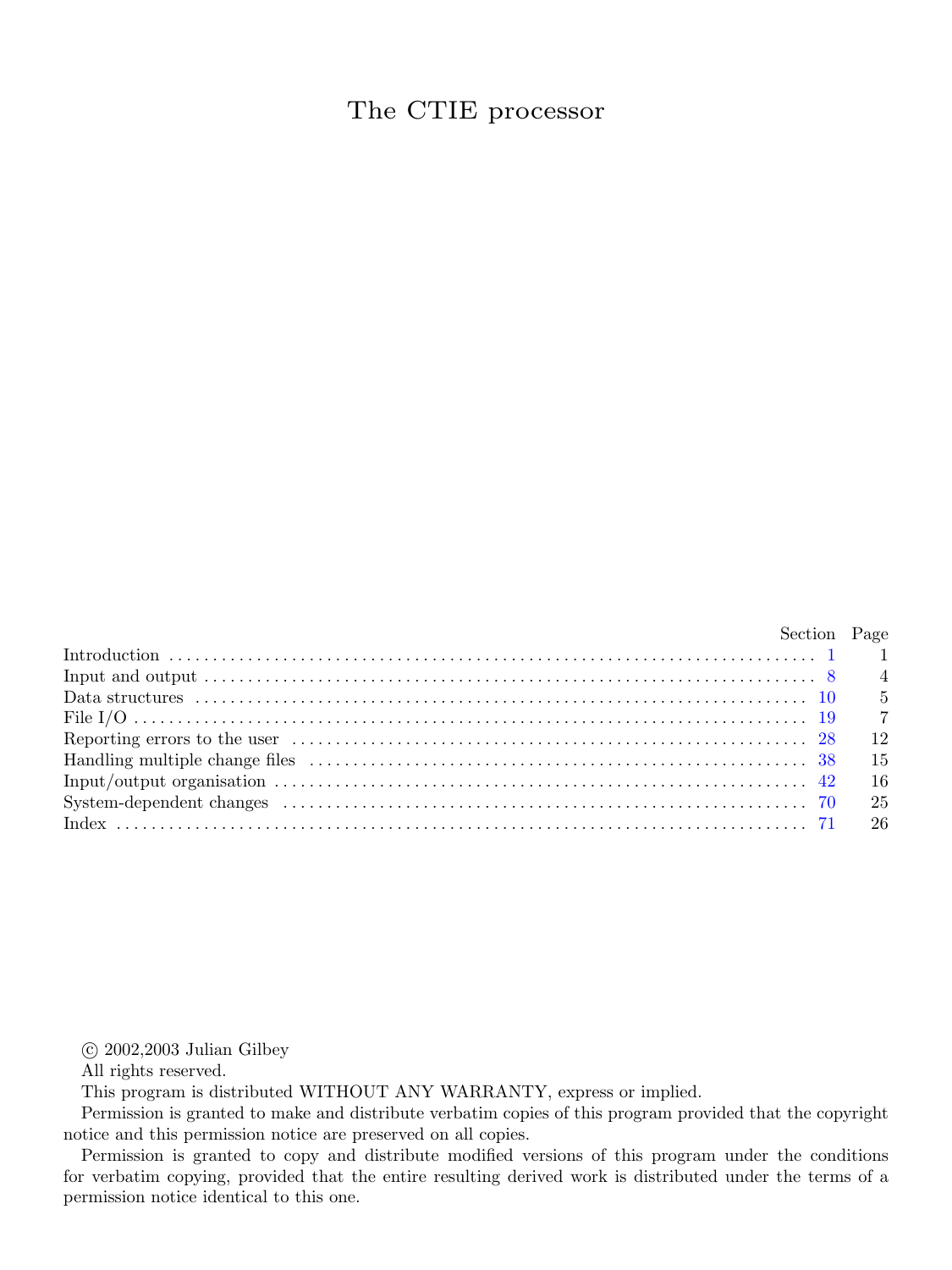## <span id="page-1-0"></span>§1 The CTIE processor **INTRODUCTION** 1

1. Introduction. Whenever a programmer wants to change a given WEB or CWEB program (referred to as a WEB program throughout this program) because of system dependencies, she or he will create a new change file. In addition there may be a second change file to modify system independent modules of the program. But the WEB file cannot be tangled and weaved with more than one change file simultaneously. The TIE program was designed to merge a WEB file and several change files producing a new WEB file, and since the input files are tied together, the program was called TIE. Furthermore, the program could be used to merge several change files giving a new single change file. This method seems to be more important because it doesn't modify the original source file.

However, the introduction of CWEB has meant that TIE is not quite able to perform its task correctly any longer: CWEB introduced the idea of include files, which are input into CWEB files using the  $Q$  command, and TIE is unable to handle such constructs if the change files modify lines included in those files. The present program, CTIE, is designed to overcome this lack. Like TIE, upon which it is based, it can either output a single master WEB file or a master change file. However, in both cases, any include commands will be totally expanded and the files included in the output rather than the @i commands being left; this makes this code feasible, which it would not necessarily be otherwise. Other than this difference, CTIE should function identically to TIE on files which do not involve any CWEB include commands.

The algorithm used is essentially the same as that of TIE, with modifications to check for and handle @i commands. Thus, as with TIE, the method used only needs one buffer line for each input file. Thus the storage requirement of CTIE does not depend on the sizes of the input files but only on their number.

The program is written in C and has few system dependencies.

The "banner line" defined here should be changed whenever CTIE is modified. We also keep the version number here separately for ease; it is used below.

 $\#$ define version\_number "1.1"  $\#\text{define } banner \text{ "This} \text{is } \text{cTIE}, \text{cVersion} \text{is } 1.1"$  $\#$ define copyright  $"Copyright<sub>u</sub>2002, 2003<sub>u</sub>Julian<sub>u</sub>Gilbey. <sub>u</sub>All<sub>u</sub>rights<sub>u</sub>reserved. <sub>uu</sub>There<sub>u</sub>is<sub>u</sub>no<sub>u</sub>varranty.\n\$ \nRun<sub>u</sub>with<sub>u</sub>the<sub>u</sub>--version<sub>u</sub>option<sub>u</sub>for<sub>u</sub>other<sub>u</sub>important<sub>u</sub>information."

2. The main outline of the program is now given. This can be used more or less for any C program.

Global  $\#\text{includes } 8$  $\#\text{includes } 8$ Global types Predeclaration of functions Global variables Error handling functions Internal functions  $\langle$  The main function [3](#page-2-0)  $\rangle$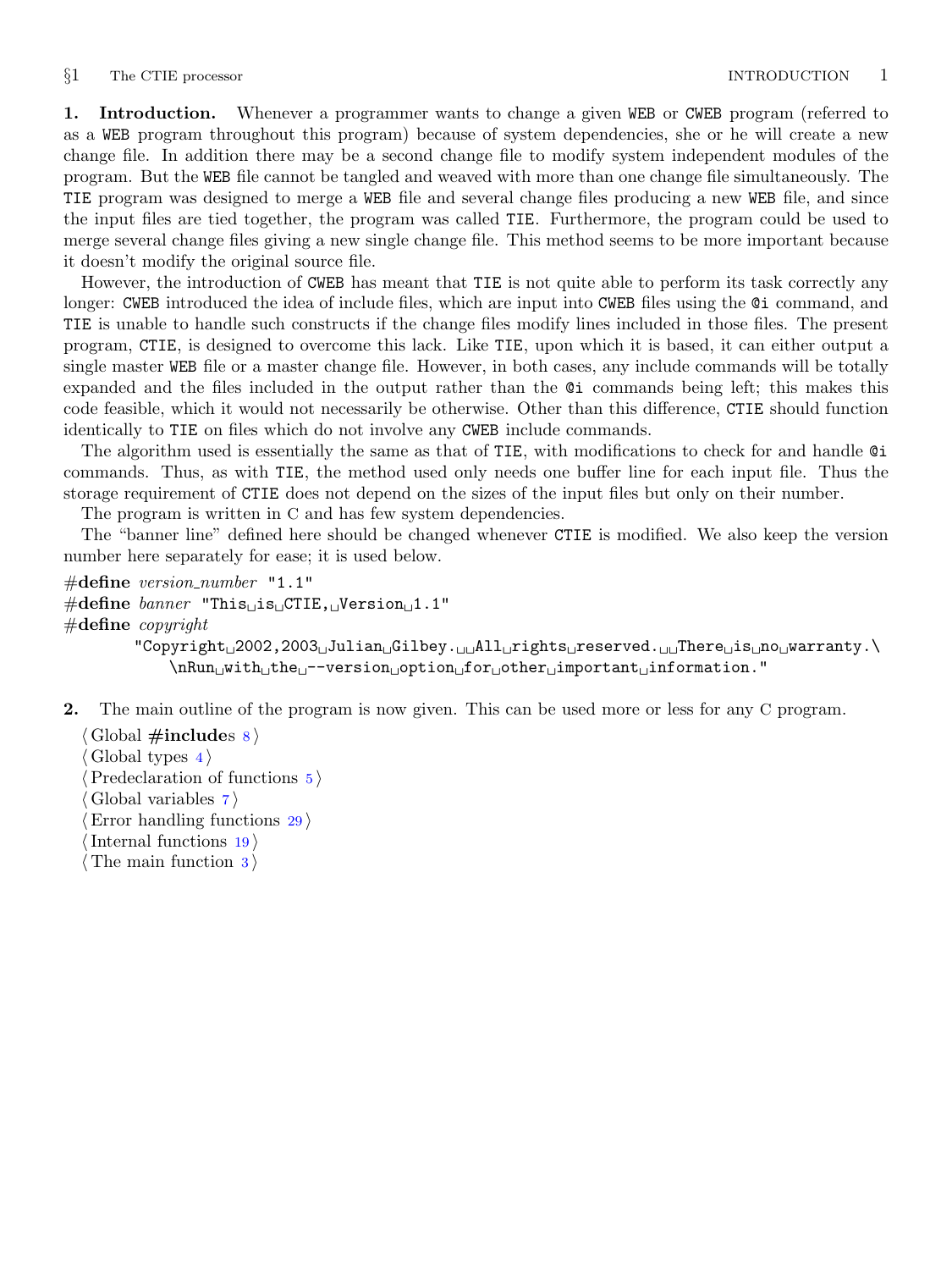<span id="page-2-0"></span>3. And this is the structure of the main function: this is where CTIE starts, and where it ends.

```
\langle The main function 3\rangle \equivmain(argc, argv)int argc;
 string ∗ argv ;
 {
    \langle17\rangle;
    \langle61\rangle\langle60\rangle;
    \langle40 \rangle\langle41 \rangle\langle38 \rangle\langle57 \rangle\langle Check that all changes have been read 58 \rangleexit(wrap\_up());}
```
This code is used in section [2](#page-1-0).

4. We include the additional types *boolean* and *string*. CTIE replaces the complex TIE character set handling (based on that of the original WEB system) with the standard CWEB behaviour, and so uses the char type for input and output.

```
#define false 0
#define true 1
\langle Global types 4\rangle \equivtypedef int boolean;
  typedef char ∗string;
```
See also sections [10](#page-5-0), [11,](#page-5-0) [12](#page-5-0), [13](#page-5-0), and [14](#page-6-0). This code is used in section [2](#page-1-0).

5. We predeclare some standard string-handling functions here instead of including their system header files, because the names of the header files are not as standard as the names of the functions. (There's confusion between <string.h> and <strings.h>.)

 $\langle$  Predeclaration of functions  $5 \rangle \equiv$ 

| extern int $\text{strlen}($ );             | $\triangleright$ length of string $\triangleleft$                      |
|--------------------------------------------|------------------------------------------------------------------------|
| extern char *strcpy();                     | $\triangleright$ copy one string to another $\triangleleft$            |
| extern int $strncmp$ ();                   | $\triangleright$ compare up to n string characters $\triangleleft$     |
| extern char $* \nstrong();$                | $\triangleright$ copy up to <i>n</i> string characters $\triangleleft$ |
| extern char $*strerror$ ();                |                                                                        |
| See also sections $28, 33, 35,$ and $67$ . |                                                                        |

This code is used in section [2](#page-1-0).

6. The following parameters should be sufficient for most applications of CTIE.

```
#define buf\_size 1024 \rightarrow maximum length of one input line \triangleleft#define max_{i} file index 32 \Rightarrow we don't think that anyone needs more than 32 change files \triangleleft#define xisupper(c) (isupper(c) \wedge ((unsigned char) c < \degree 200))
```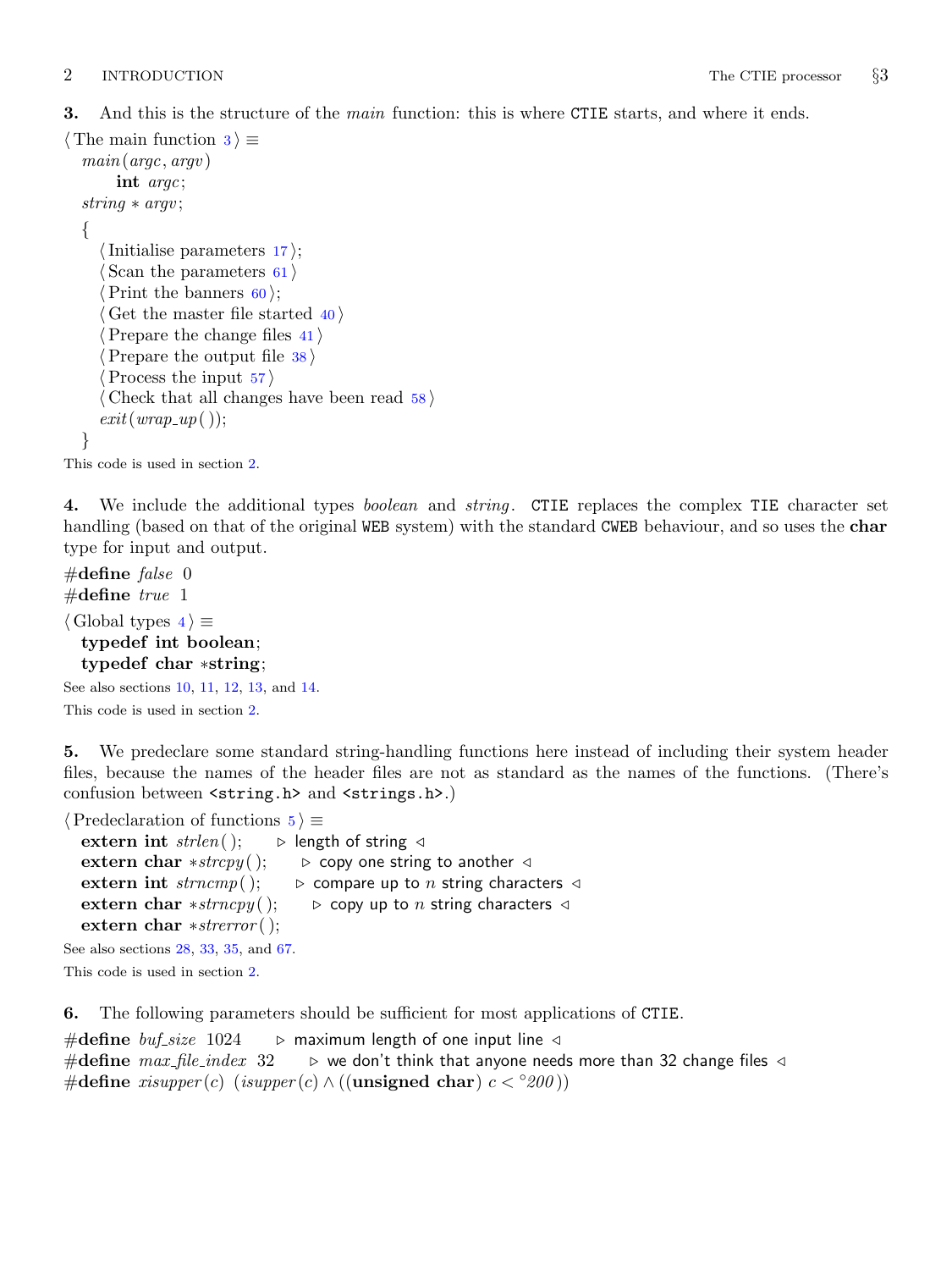<span id="page-3-0"></span>7. We introduce a history variable that allows us to set a return code if the operating system can use it. First we introduce the coded values for the history. This variable must be initialized. (We do this even if the value given may be the default for variables, just to document the need for the initial value.)

 $\#$ define spotless 0 #define troublesome 1 #define  $fatal$  2  $\langle$  Global variables 7 $\rangle \equiv$ int history  $\leftarrow$  spotless; See also sections [15](#page-6-0), [16,](#page-6-0) [18](#page-6-0), [22](#page-8-0), [39,](#page-15-0) and [66.](#page-23-0) This code is used in section [2](#page-1-0).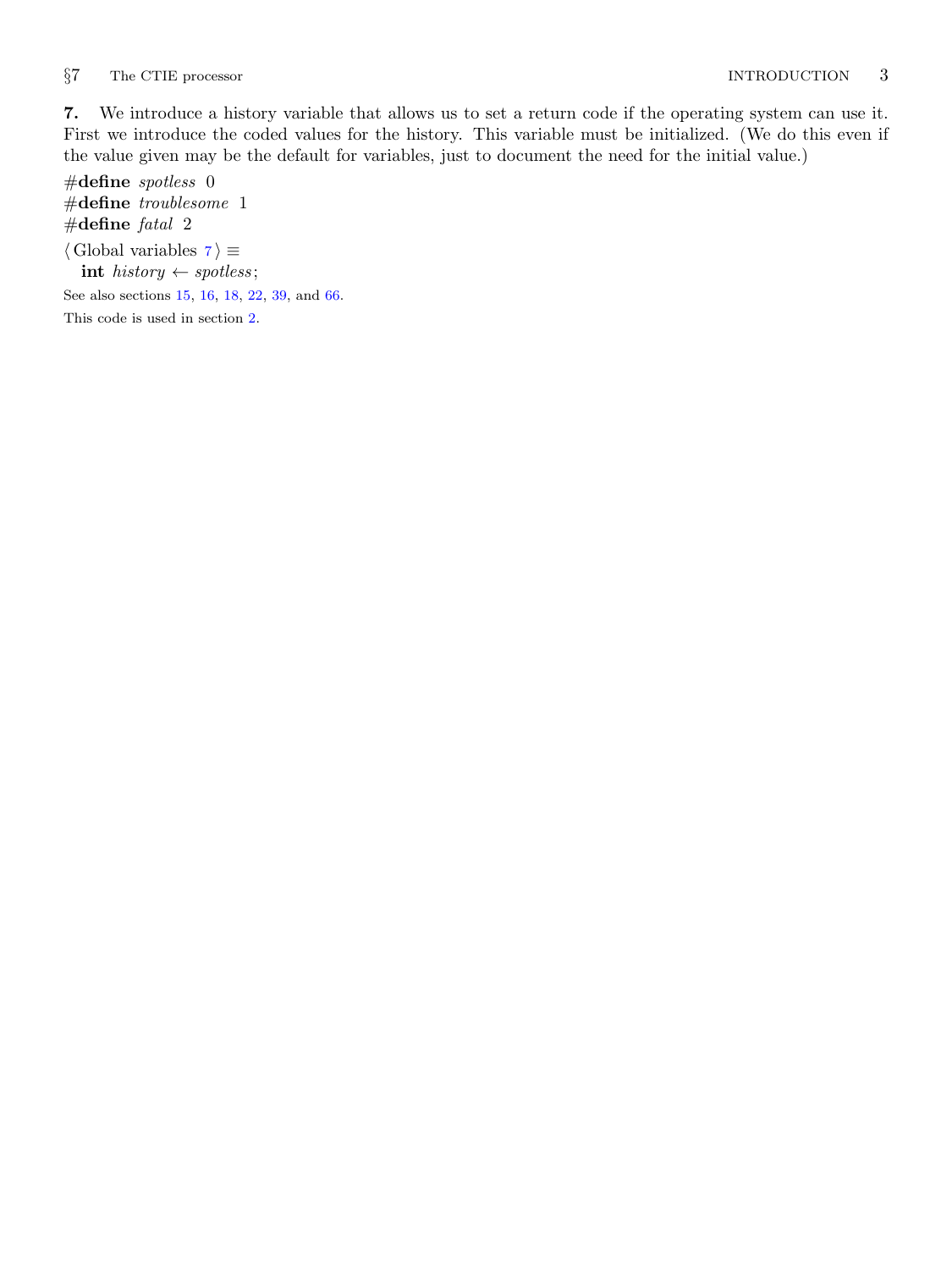<span id="page-4-0"></span>8. Input and output. Standard output for the user is done by writing on *stdout*. Error messages are written to stderr. Terminal input is not needed in this version of CTIE. stdin, stdout and stderr are predefined as we include the stdio.h definitions.

 $\langle$  Global #includes 8 $\rangle \equiv$ #include <stdio.h> See also sections 9 and [37.](#page-14-0) This code is used in section [2](#page-1-0).

9. And we need dynamic memory allocation. This should cause no trouble in any C program.

 $\langle$  Global #includes 8  $\rangle$  +≡  $\#ifdef \_STDC\_$ #include <stdlib.h>  $#else$ #include <malloc.h>  $#$ endif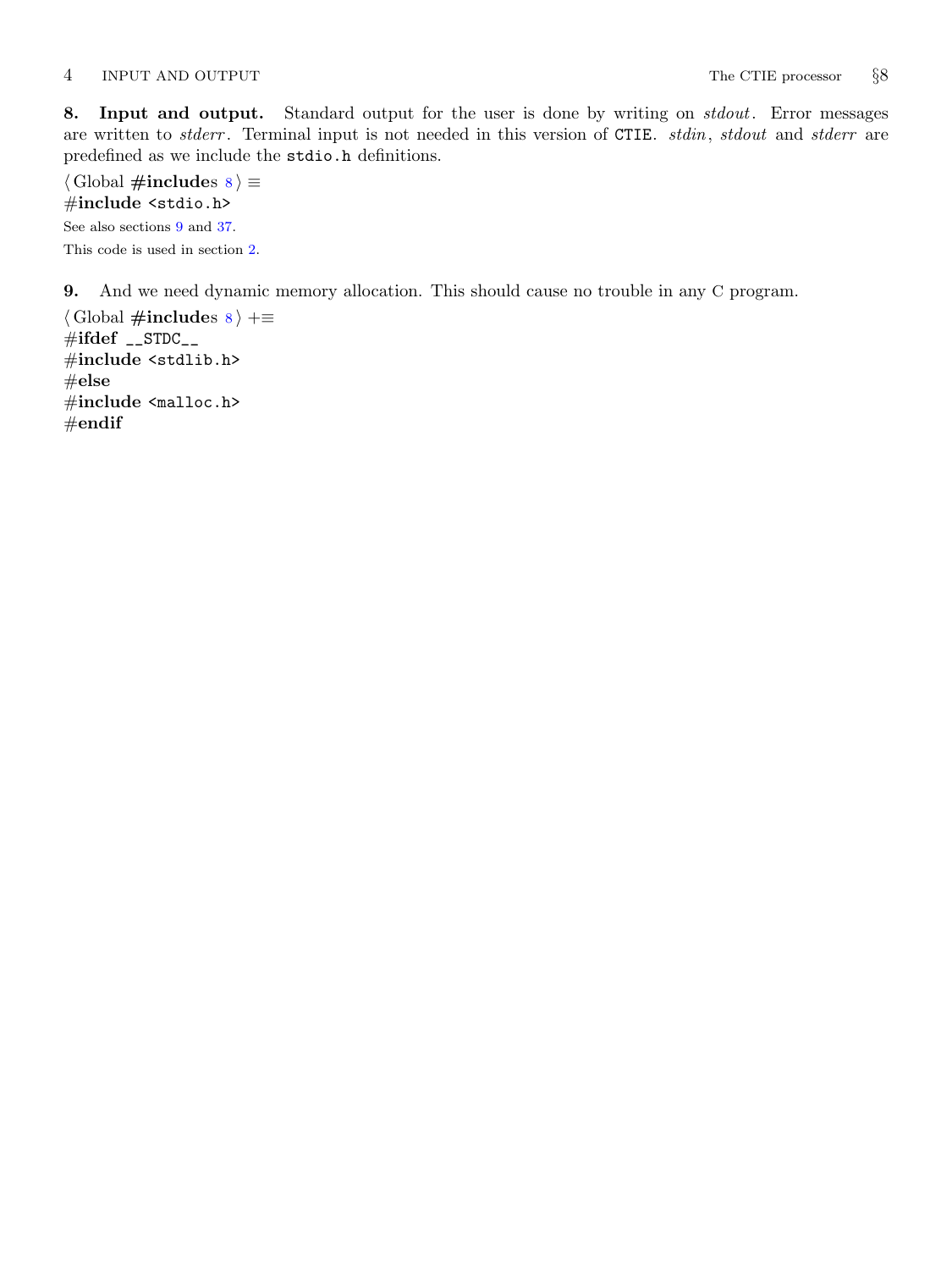<span id="page-5-0"></span>10. Data structures. The multiple primary input files (master file and change files) are treated the same way. To organize the simultaneous usage of several input files, we introduce the data type in file modes.

The mode *search* indicates that CTIE searches for a match of the input line with any line of an input file in reading mode. test is used whenever a match is found and it has to be tested if the next input lines do match also. *reading* describes that the lines can be read without any check for matching other lines. *ignore* denotes that the file cannot be used. This may happen because an error has been detected or because the end of the file has been found.

file types is used to describe whether a file is a master file or a change file. The value unknown is added to this type to set an initial mode for the output file. This enables us to check whether any option was used to select the kind of output. (this would even be necessary if we would assume a default action for missing options.)

 $\langle$  Global types [4](#page-2-0)  $\rangle$  +≡  $\#$ define search 0 #define test  $1$ #define reading 2  $\#$ define *ignore* 3 typedef int in file modes; b should be enum (search, test, reading, ignore)  $\triangleleft$  $\#$ define unknown 0  $\#$ define master 1 #define  $chf$  2 typedef int file\_types;  $\Rightarrow$  should be enum (unknown, master, chf)  $\triangleleft$ 

11. A variable of type *out\_md\_type* will tell us in what state the output change file is during processing. normal will be the state, when we did not yet start a change, pre will be set when we write the lines to be changes and post will indicate that the replacement lines are written.

```
\langle4\rangle +≡
\#define normal 0
#define pre 1#define post 2
  typedef int out_md_type; \triangleright should be enum (normal, pre, post) \triangleleft
```
12. The next type will indicate variables used as an index into the file table.

```
\langle4 \rangle +≡
  typedef int file_index; \rightarrow -1...max_file_index + 1 <
```
13. This is the data structure in which we collect information about each include file.

```
\langle4\rangle +≡
 typedef struct indsc {
    char file_name[max_file_name.length];long line;
    FILE * the-file;
    struct indsc ∗parent;
  } include description;
```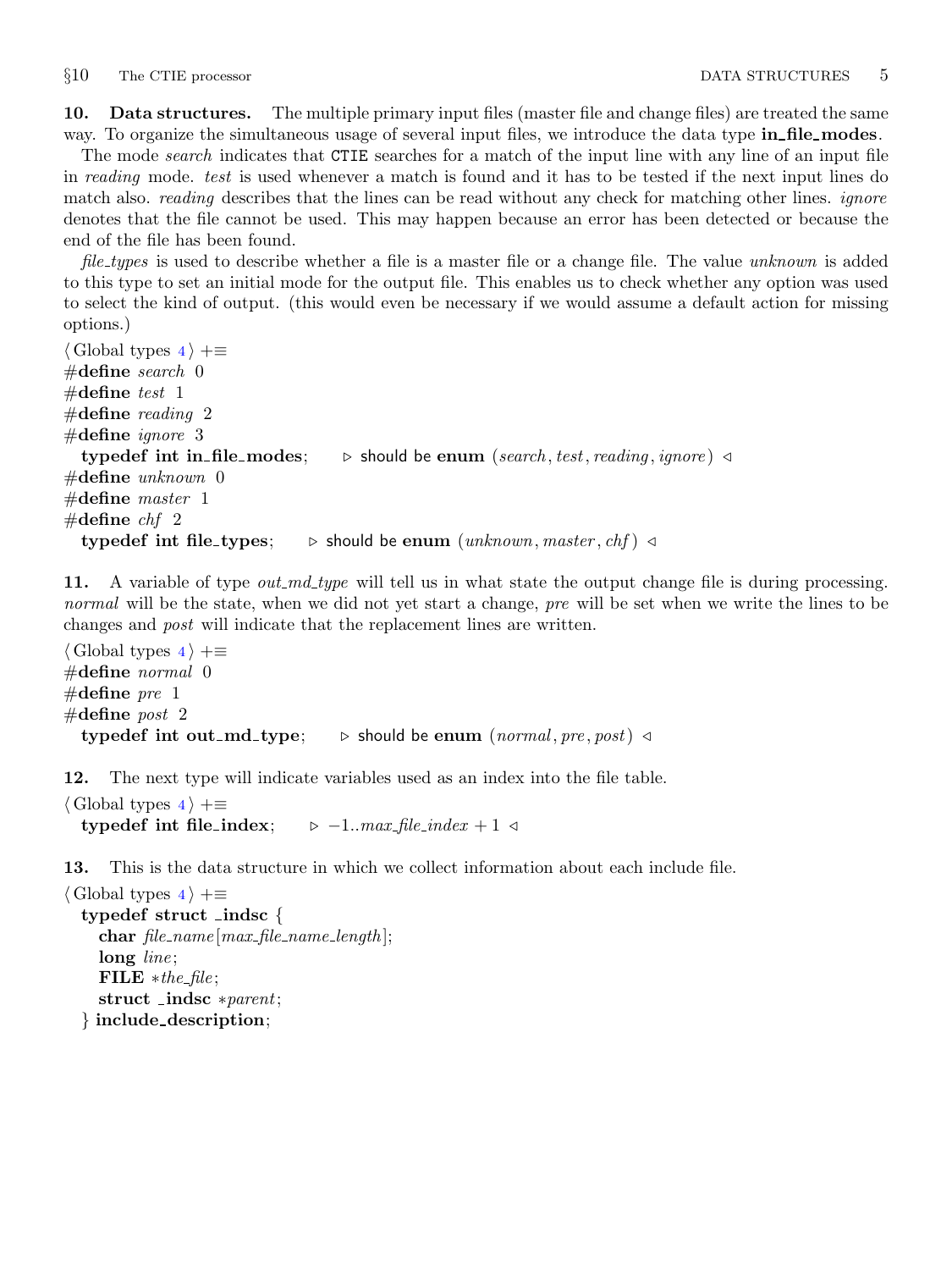<span id="page-6-0"></span>14. The following data structure contains all of the information needed to use these input files.

```
format line dummy
```

```
\langle4 \rangle +≡
  typedef struct idsc {
    string file_name;
    char buffer[buf\_size];
    in_file_modes mode;
    long line;
    file_types type\_of\_file;
    include description ∗current include ;
    char *buffer\_end;char ∗limit;
    char ∗loc;
    FILE * the-file;
    int dont_match;
  } input description;
```
15. Every one of the primary input files might include another file using the @i include mechanism. In turn, each of these might include other files, and so on. We allow a limited number of these files to be opened simultaneously, and we store information about the currently open include files as a linked list attached to each primary file.

#define  $max\_include\_files$  20  $\longrightarrow$  maximum number of include files open simultaneously  $\triangleleft$  $\#$ define max\_file\_name\_length 60

 $\langle$  Global variables [7](#page-3-0)  $\rangle$  +≡ int total\_include\_files  $\leftarrow 0$ ;  $\rightarrow$  count 'em ⊲

16. The following variables refer to the files in action, the number of change files, the mode of operation and the current output state.

```
\langle7 \rangle +≡
  file_index actual_input, test_input, no_ch;
  file_types \text{prod\_chf} \leftarrow \text{unknown};out_md_type out_mode;
```
17. And the *actual input* and *out mode* variables need to be initialised sensibly.

 $\langle$  Initialise parameters 17 $\rangle \equiv$  $actual\_input \leftarrow 0; out-mode \leftarrow normal;$ This code is used in section [3](#page-2-0).

18. All primary input files (including the master file) are recorded in the following structure. The components are usually accessed through a local pointer variable, requiring only a one-time-computation of the index expression.

```
\langle7 \rangle +≡
  \text{input\_description} * input\_organization[max\_file\_index + 1];
```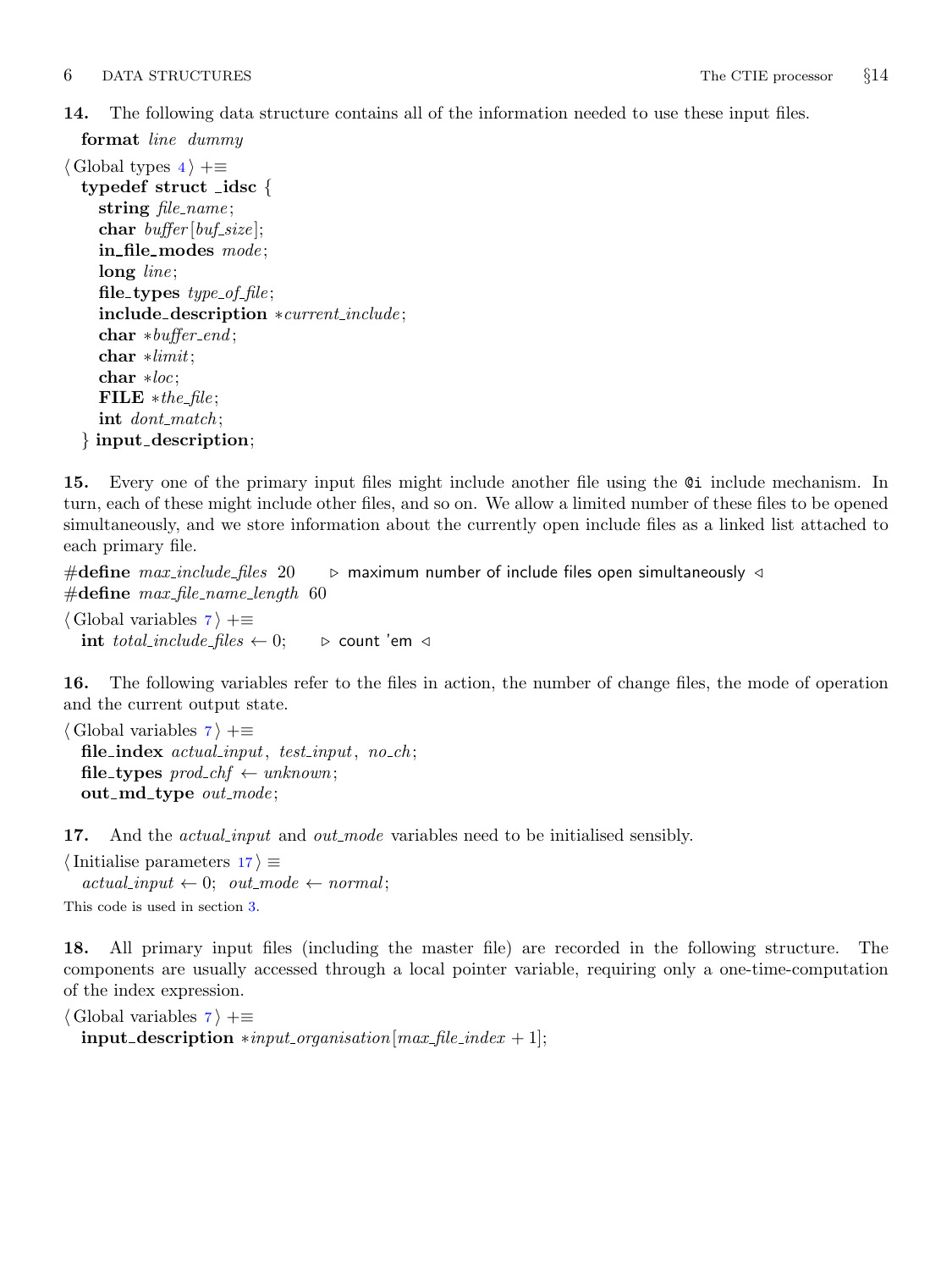<span id="page-7-0"></span>19. File I/O. The basic function *get line* can be used to get a line from an input file. The line is stored in the *buffer* part of the descriptor. The components *limit* and *line* are updated. If the end of the file is reached mode is set to *ignore*. On some systems it might be useful to replace tab characters by a proper number of spaces since several editors used to create change files insert tab characters into a source file not under control of the user. So it might be a problem to create a matching change file.

We define *get-line* to read a line from a file specified by the corresponding file descriptor. This function returns true if it is successful and *false* if the end of the file has been reached.

```
\langle Internal functions 19\rangle \equivboolean get\_line(i, do\_includes)file_index i;
       boolean do includes ;
  {
     register input_description *inp\_desc \leftarrow input\_organization[i];register FILE *fp;if (inp_desc→mode \equiv ignore) return false;
  restart:
     if (np\_desc\text{-}current\_include \neq \Lambda) {
       register include_description *inc_desc \leftarrow inp_desc-current_include;
       fp \leftarrow \textit{inc\_desc-the\_file}; 24} \rangle}
     else {
       fp \leftarrow inp\_desc\rightarrow the\_file; \langle Get line into buffer, return false if end of file 20 \rangle}
     if (do_{\textit{includes}}) (Check for \texttt{0i} in newly read line, goto26)
     return true;
  }
See also sections 32, 42, 43, 46, 47, 48, and 59.
```

```
This code is used in section 2.
```
20. Lines must fit into the buffer completely. We read all characters sequentially until an end of line is found (but do not forget to check for EOF!). Too long input lines will be truncated. This will result in a damaged output if they occur in the replacement part of a change file, or in an incomplerte check if the matching part is concerned. Tab character expansion might be done here.

```
\langle Get line into buffer, return false if end of file 20 \equiv{
      register int c; \Rightarrow the actual character read \triangleleftregister char *k; \Rightarrow where the next character goes \triangleleftif (feof (fp))21)
      \textit{inp\_desc-limit} \leftarrow k \leftarrow \textit{inp\_desc-buffer}; \quad \triangleright \textit{beginning of buffer} \triangleleftwhile (k \leq np\_desc\text{-}buffer\_end \wedge (c \leftarrow getc(fp)) \neq \texttt{EOF} \wedge c \neq \text{'\`n'}if ((*(k++) \leftarrow c) \neq ' \cup') inp_desc-limit ← k;
      \mathbf{if} \,\,(k>\mathit{inp\_desc}\text{-}\mathit{buffer\_end})if ((c \leftarrow \text{getc}(fp)) \neq \text{EOF} \land c \neq ' \n\land n') {
            \text{ungetc}(c, fp); \quad \text{inp\_desc-loc} \leftarrow \text{inp\_desc-buffer}; \quad \text{err\_print}(i, "!\text{uInput\_line\_too\_long");}}
      if (c \equiv \text{EOF} \land \text{inp\_desc-limit} \equiv \text{inp\_desc-buffer}) \langle21\rangle\langle23\rangle}
This code is used in section 19.
```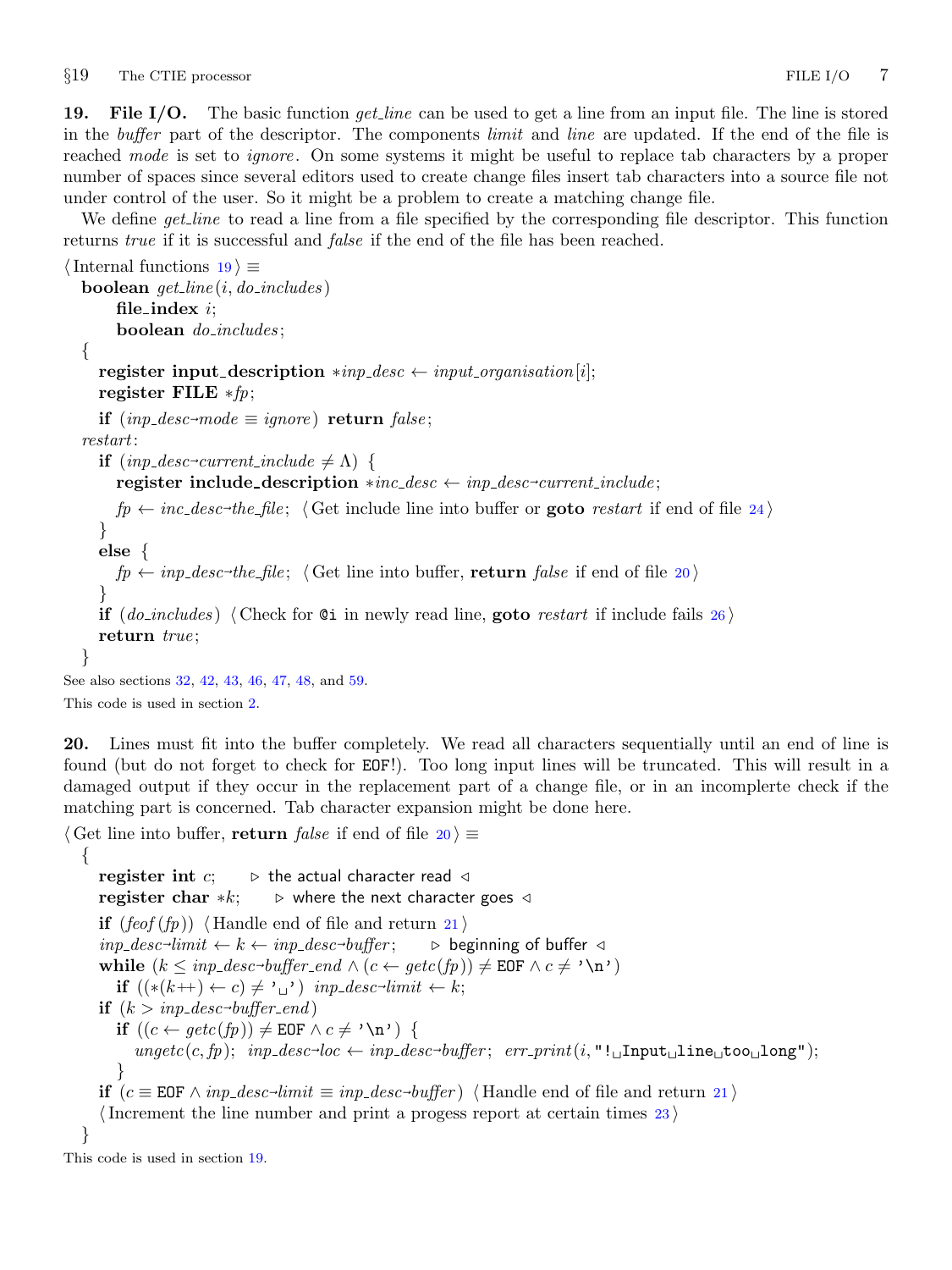<span id="page-8-0"></span>21. End of file is special if this file is the master file. Then we set the global flag variable *input has ended*.  $\langle$  Handle end of file and return 21  $\rangle \equiv$ 

```
{
   inp\_desc\rightarrow mode \leftarrow ignore; inp\_desc\rightarrow limit \leftarrow \Lambda;\triangleright mark end-of-file ⊲
    \text{if } \text{(inp\_desc\_type\_of\_file \equiv master)} \text{ input\_has\_ended} \leftarrow \text{true};fclose(fp); return false;
}
```
This code is used in section [20](#page-7-0).

22. This variable must be declared for global access.

```
\langle7 \rangle +≡
  boolean input_has_ended \leftarrow false;
```
23. This section does what its name says. Every 100 lines in the master file we print a dot, every 500 lines the number of lines is shown.

(Increment the line number and print a progess report at certain times 23)  $\equiv$  $inp\_desc\text{-}line++;$ **if**  $(np\_desc \rightarrow type\_of\_file \equiv master \land inp\_desc \rightarrow line \% 100 \equiv 0)$  { **if**  $(inp\_desc\_line % 500 ≡ 0)$  printf  $(\sqrt{"}4d", inp\_desc\_line);$ else  $\mathit{putchar}( \mathcal{C} \mathcal{C}^{\prime} )$ ;  $\text{fflush}(stdout);$ }

This code is used in section [20](#page-7-0).

24. The following is very similar to the above, but for the case where we are reading from an include file.  $\langle$  Get include line into buffer or **goto** restart if end of file  $24$   $\equiv$ 

{ register int  $c$ ;  $\Rightarrow$  the actual character read  $\triangleleft$ register char  $*k$ ;  $\Rightarrow$  where the next character goes  $\triangleleft$ **if**  $(feof (fp))$  (Handle end of include file and **goto** restart 25)  $\textit{inp\_desc-limit} \leftarrow k \leftarrow \textit{inp\_desc-buffer}; \quad \triangleright \textit{beginning of buffer} \triangleleft$ while  $(k \leq np\_desc\text{-}buffer\_end \wedge (c \leftarrow getc(fp)) \neq \texttt{EOF} \wedge c \neq \text{'\`n'}$ **if**  $((*(k++) \leftarrow c) \neq ' \cup')$  *inp\_desc*<sup>→</sup>*limit*  $\leftarrow k$ ;  $\mathbf{if} \,\,(k>\mathit{inp\_desc}\text{-}\mathit{buffer\_end})$ if  $((c \leftarrow \text{getc}(fp)) \neq \text{EOF} \land c \neq ' \n\backslash n')$  {  $\text{ungetc}(c, fp); \quad \text{inp\_desc-loc} \leftarrow \text{inp\_desc-buffer}; \quad \text{err\_print}(i, "!\text{uInput\_line\_too\_long");}$ } **if**  $(c \equiv \text{EOF} \land \text{inp\_desc-limit} \equiv \text{inp\_desc-buffer})$   $\langle$  Handle end of include file and **goto** restart 25 $\rangle$  $inc\_desc\text{-}line++;$ }

This code is used in section [19](#page-7-0).

{

25. We don't bail out if we find the end of an include file, we just return to the parent file. Handle end of include file and **goto** restart  $25 \equiv$ 

```
\textbf{include}=\textbf{description} * temp \leftarrow inc\_desc\text{-}parent;
```

```
\mathit{fclose}(\mathit{fp}); \ \mathit{free}(\mathit{inc\_desc}); \ \mathit{total\_include\_files} --; \ \mathit{inp\_desc} - current\_include \leftarrow temp; \ \textbf{goto} \ \mathit{restart};}
```
This code is used in section 24.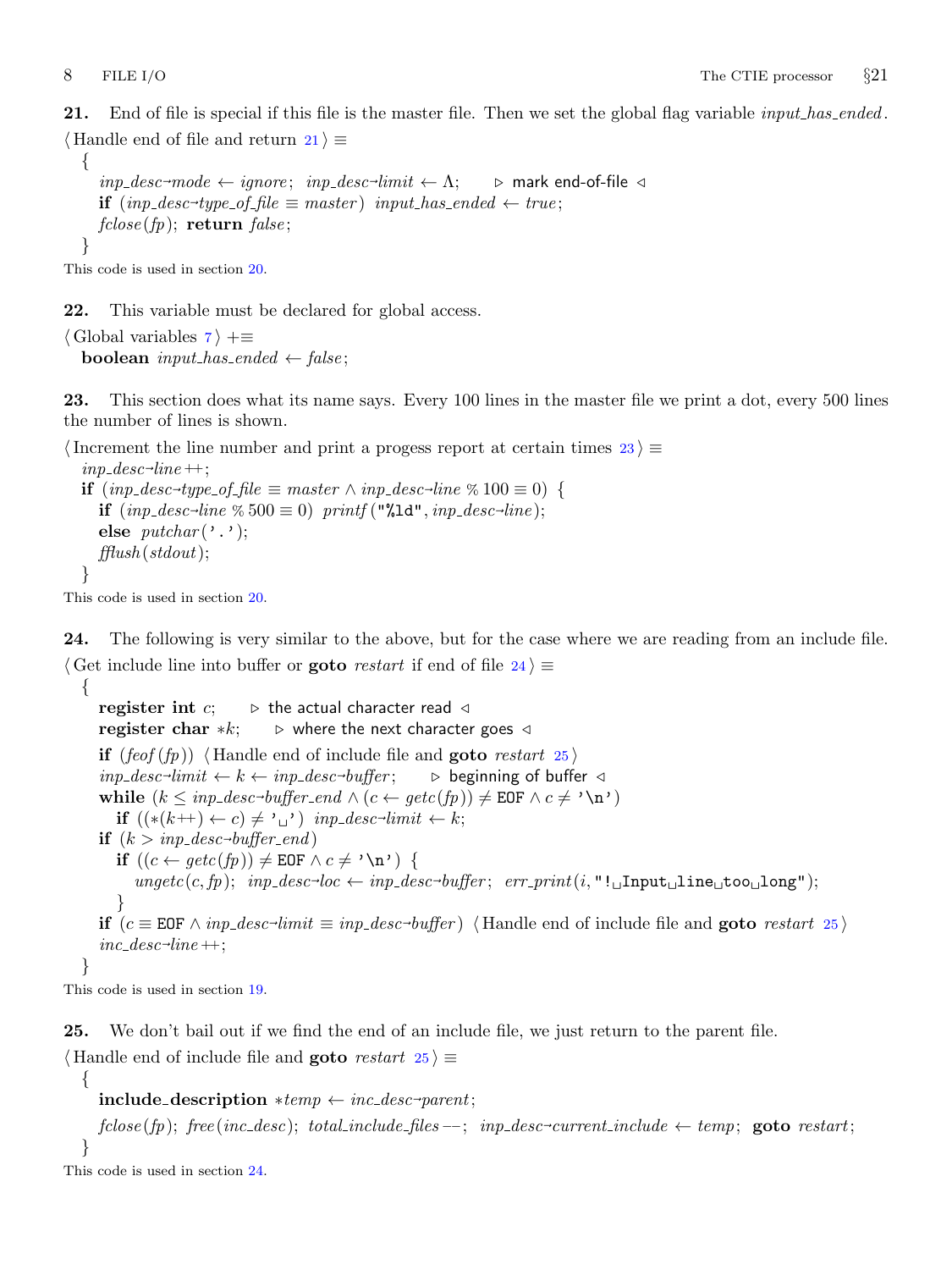<span id="page-9-0"></span>26. Usually, we have to check the line we have just read to see whether it begins with @i and therefore needs expanding.

 $\langle$  Check for ©i in newly read line, goto *restart* if include fails  $26$   $\equiv$ 

```
{
   inp\_desc\rightarrow loc \leftarrow inp\_desc\rightarrow buffer; \ *inp\_desc\rightarrow limit \leftarrow \prime \rightarrow;
   if (*inp\_desc\rightarrow buffer \equiv '@' \land (inp\_desc\rightarrow buffer[1] \equiv 'i' \lor inp\_desc\rightarrow buffer[1] \equiv 'I') ) {
      inp\_desc-loc \leftarrow inp\_desc-buffer + 2; \quad *inp\_desc-limit \leftarrow "";
         \triangleright this will terminate the search in all cases \triangleleftwhile (*inp\_desc\_loc \equiv '_{\sqcup} ' \vee *inp\_desc\_loc \equiv ' \setminus t') \; inp\_desc\_loc +;\mathbf{if} \ (inp\_desc\_loc \geq inp\_desc\_limit) \ \{err\_print(i, "! \text{...} \text{Indue\_file\_name\_not\_given"); goto restart;}
     if (total_include_files \geq max_include_files) {
         err\_print(i, "! \Box Too \Box many \Box nested \Box includes"); goto restart;}
      total_include_files +; \rightarrow push input stack \triangleleft\langle27\rangle;
   }
}
```
This code is used in section [19](#page-7-0).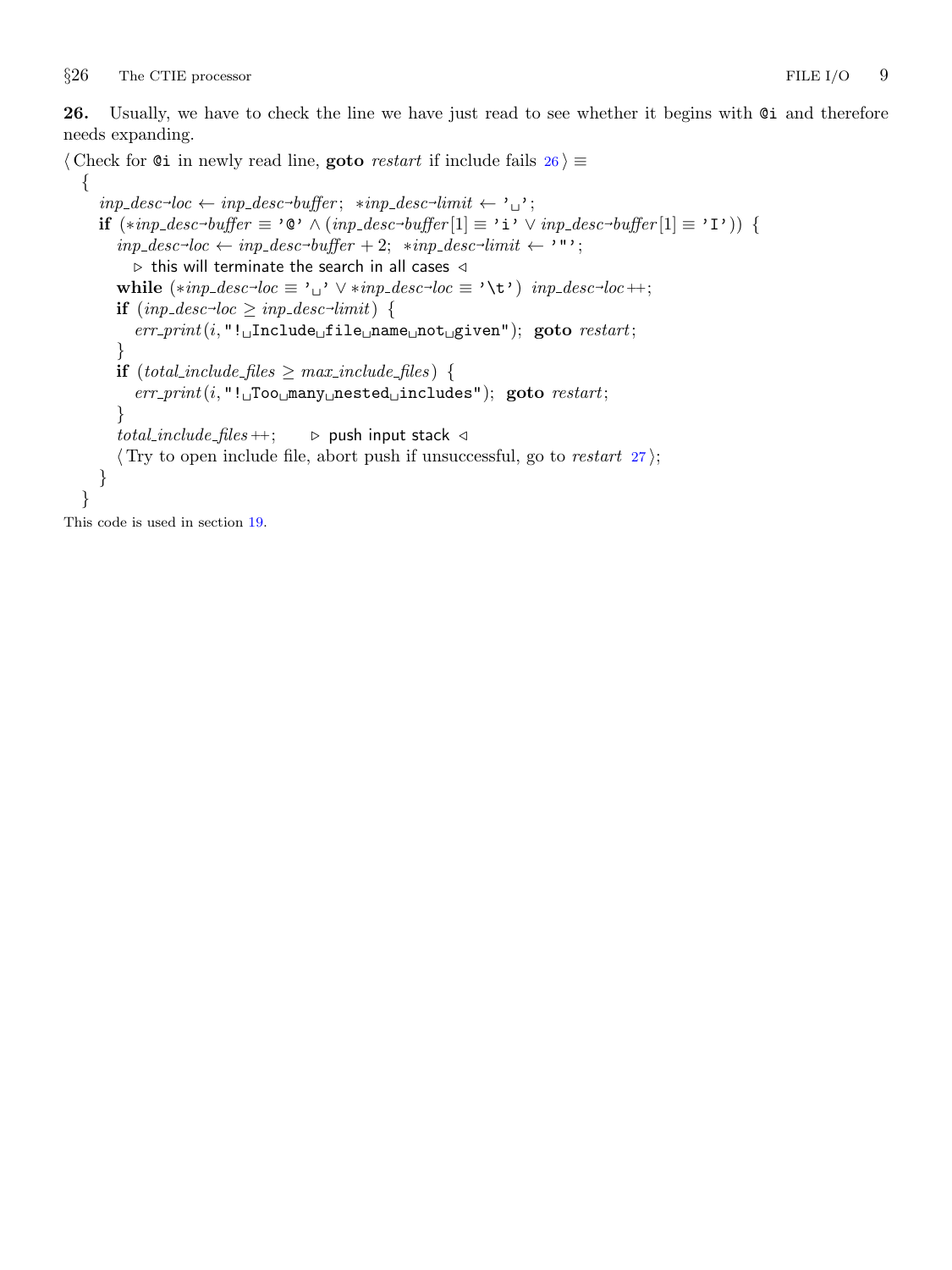<span id="page-10-0"></span>27. When an @i line is found in the file, we must temporarily stop reading it and start reading from the named include file. The @i line should give a complete file name with or without double quotes. If the environment variable CWEBINPUTS is set, or if the compiler flag of the same name was defined at compile time, CWEB will look for include files in the directory thus named, if it cannot find them in the current directory. (Colon-separated paths are not supported.) The remainder of the @i line after the file name is ignored.

```
\#\text{define too\_long}(){
                total\_include\_files - -; free(new\_inc); err\_print(i, "!\_\sqcup Include\_file\_name\_too\_long");goto restart;
            }
\langle Try to open include file, abort push if unsuccessful, go to restart 27\rangle \equiv{
      include description ∗new inc;
      char temp_{\textit{file\_name}}[max_{\textit{file\_name\_length}}];char ∗file name end ;
      char *k, *k;
      int l; \Rightarrow length of file name \triangleleftnew\_inc \leftarrow (include\_description *) \, \, \mathit{malloc}(\text{sizeof}(\text{include\_description}));if (new\_inc \equiv \Lambda) fatal_error(i, "! No memory for new include descriptor", "");
      new\_inc\text{-}line \leftarrow 0; \ \ k ← new\_inc\text{-}file\_name; \ \ file\_name\_end \leftarrow k + max\_file\_name\_length - 1;if (*inp\_desc\_loc \equiv ' "') {
         inp\_desc\_loc++;while (*inp\_desc\_loc \neq \cdots \wedge k \leq file\_name\_end) * k++ \leftarrow *inp\_desc\_loc + +;if (input_{p}\_desc\rightarrow loc \equiv inp\_desc\rightarrow limit) k \leftarrow file\_name\_end + 1; \rightarrow unmatched quote is 'too long' \triangleleft}
      else
         while (*inp\_desc-loc \neq '_{\sqcup'} \land *inp\_desc-loc \neq ' \setminus t' \land *inp\_desc-loc \neq '''' \land k \leq file\_name\_end)**k++ \leftarrow *inp\_desc\rightarrow loc++;if (k > file_name\_end) too_long();
      \ast k \leftarrow \text{'\`0':}if ((\textit{new\_inc} \rightarrow \textit{the\_file} \leftarrow \textit{fopen}(\textit{new\_inc} \rightarrow \textit{file\_name}, \texttt{"r"})) \neq \Lambda) {
         new\_inc\text{-}parent \leftarrow inp\_desc\text{-}current\_include; \Rightarrow \text{link it in } \triangleleftinp\_desc\text{-}current\_include \leftarrow new\_inc; goto restart; \triangleright success \triangleleft}
      kk \leftarrow \text{getenv} ("CWEBINPUTS");
     if (kk \neq \Lambda) {
         if ((l ← \text{strlen}(kk)) > \text{max\_file\_name\_length} - 2) too_long();
         strcpy (temp_file_name, kk);
      }
      else {
\#ifdef CWEBINPUTS
         if ((l ← sthen(CWEBINPUTS)) > max_file_name_length - 2) too_log();stropy (temp_{\textit{file_name}}, \text{CWEBINPUTS});\#\mathbf{else}l \leftarrow 0:
\#endif \rightarrow CWEBINPUTS \triangleleft}
      if (l > 0) {
         if (k+l+2) file_name_end ) too_long();
         for (; k \geq new\_inc\text{-file\_name}; k--) *(k+l+1) \leftarrow *k;
```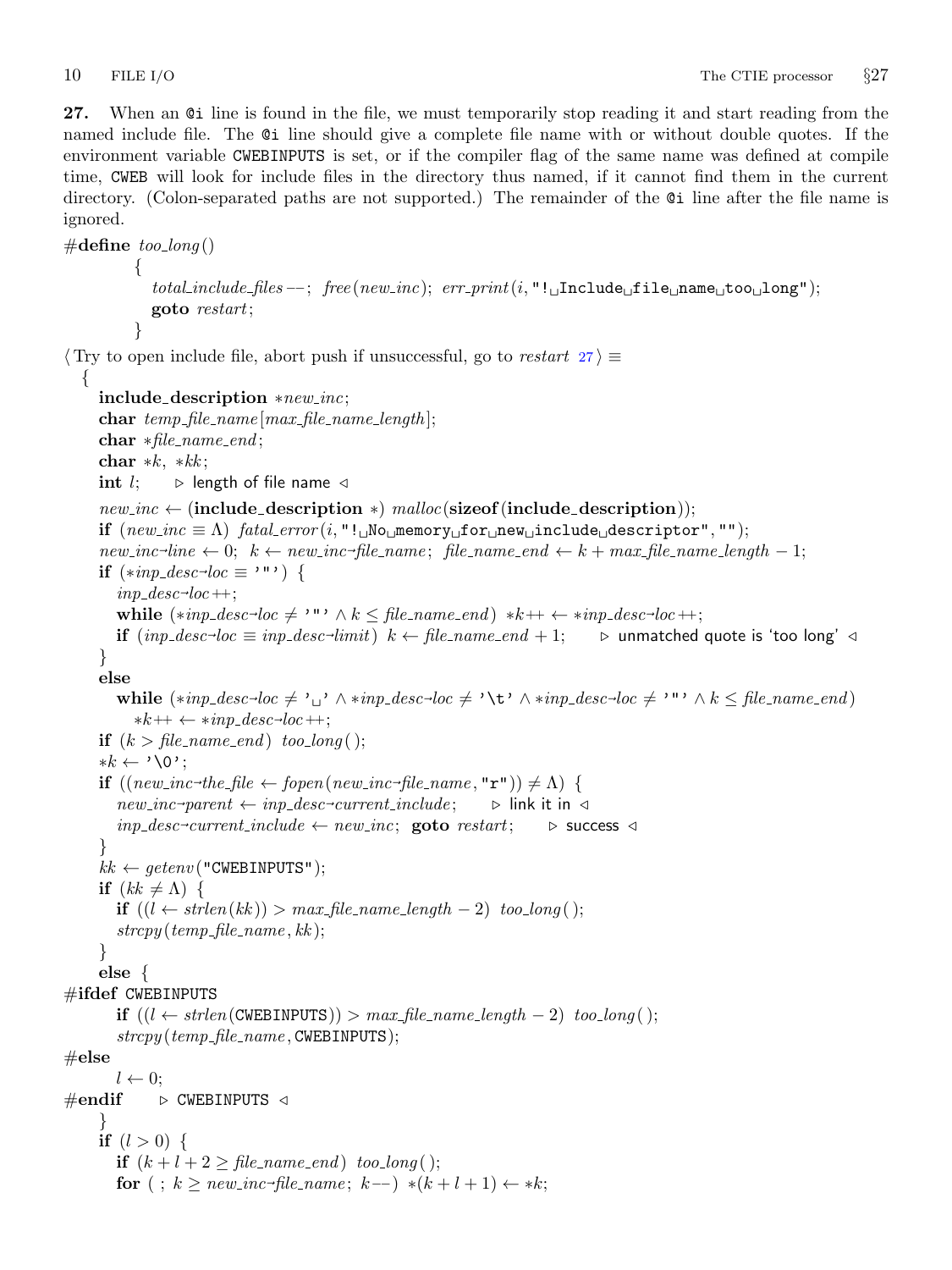```
\textit{stropy}(new\_inc \rightarrow file\_name, temp\_file\_name); \ \ \textit{new\_inc} \rightarrow file\_name[l] \leftarrow \text{''}';\triangleright UNIX pathname separator \triangleleftif ((\textit{new}\_\textit{inc}\textit{-the}\_\textit{file} \leftarrow \textit{fopen}(\textit{new}\_\textit{inc}\textit{-file}\_\textit{name}, \texttt{"r"})) \neq \Lambda) {
          new\_inc\text{-}parent \leftarrow inp\_desc\text{-}current\_include; \qquad \triangleright \text{ link it in } \triangleleftinp\_desc\text{-}current\_include \leftarrow new\_inc; \text{goto } restart; \rightarrow success \triangleleft}
\emph{total} \_include \emph{files} \_\text{--}; \ \ \emph{free}\, (new\_inc); \ \ \emph{err} \_\text{print}(i, \text{"}\text{!}\_\text{Gannot\_open\_include\_file");} \ \ \text{goto} \ \ \emph{restart};
```
This code is used in section [26](#page-9-0).

}

}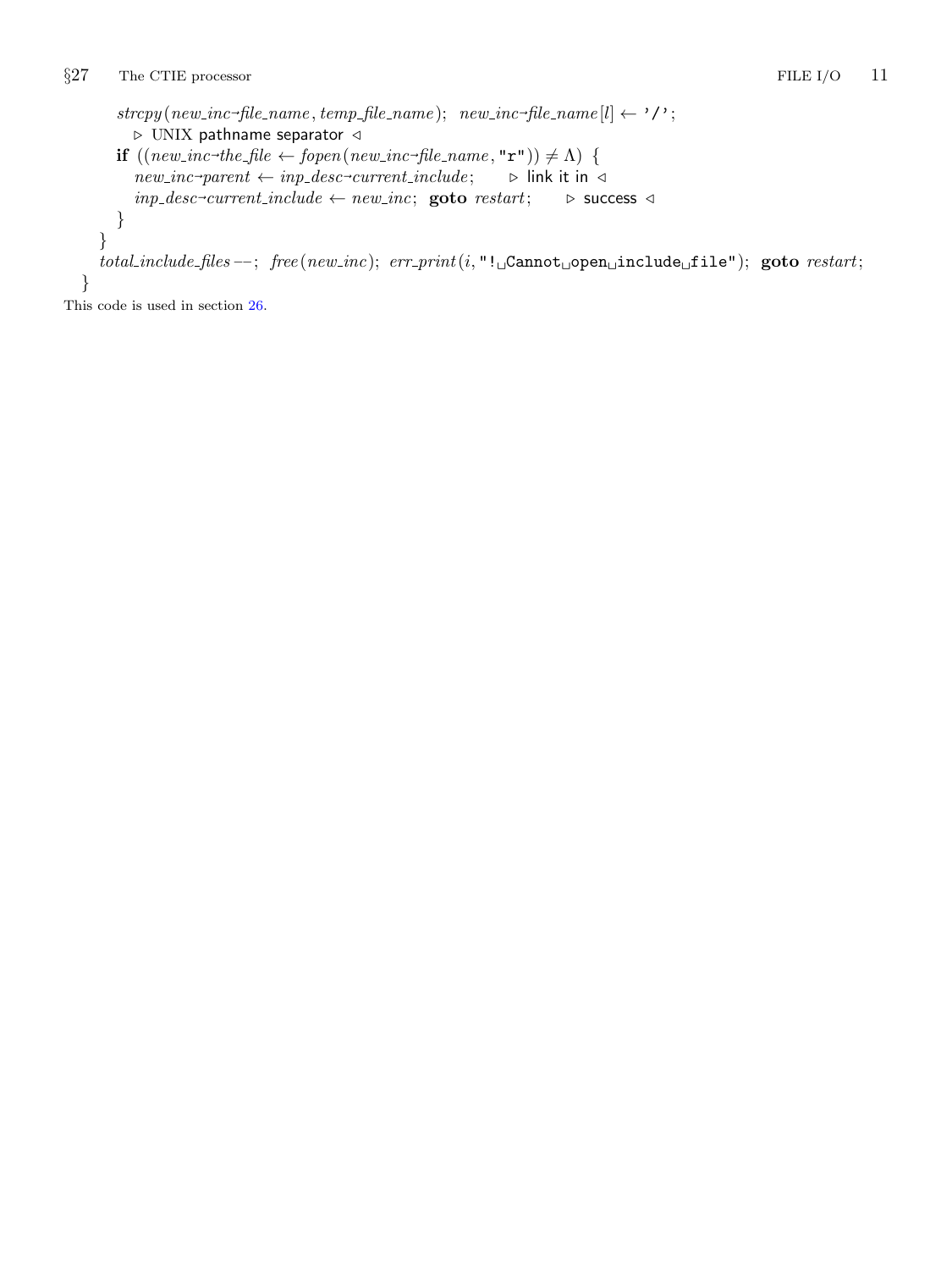<span id="page-12-0"></span>28. Reporting errors to the user. There may be errors if a line in a given change file does not match a line in the master file or a replacement in a previous change file. Such errors are reported to the user by saying

 $err\_print(file\_no, "! \text{r}$ Error $\text{r}$ message");

where file\_no is the number of the file which is concerned by the error. Please note that no trailing dot is supplied in the error message because it is appended by  $err\_print$ .

```
\langle5 \rangle +≡
 void err\_print( );
```
29. Here is the outline of the *err\_print* function.

```
\langle Error handling functions 29 \rangle \equivvoid err\_print(i, s) \longrightarrow prints '.' and location of error message \triangleleftfile_index i;
       char ∗s;
  {
     char *k, *l; \triangleright pointers into an appropriate buffer \triangleleftfprintf (stderr, *s \equiv ' ! ' ? "\n%s": "\s", s);if (i \geq 0)30)
     else putc('n', stderr);\text{fflush}(stderr); history \leftarrow \text{troublesome};}
See also section 36.
```
This code is used in section [2](#page-1-0).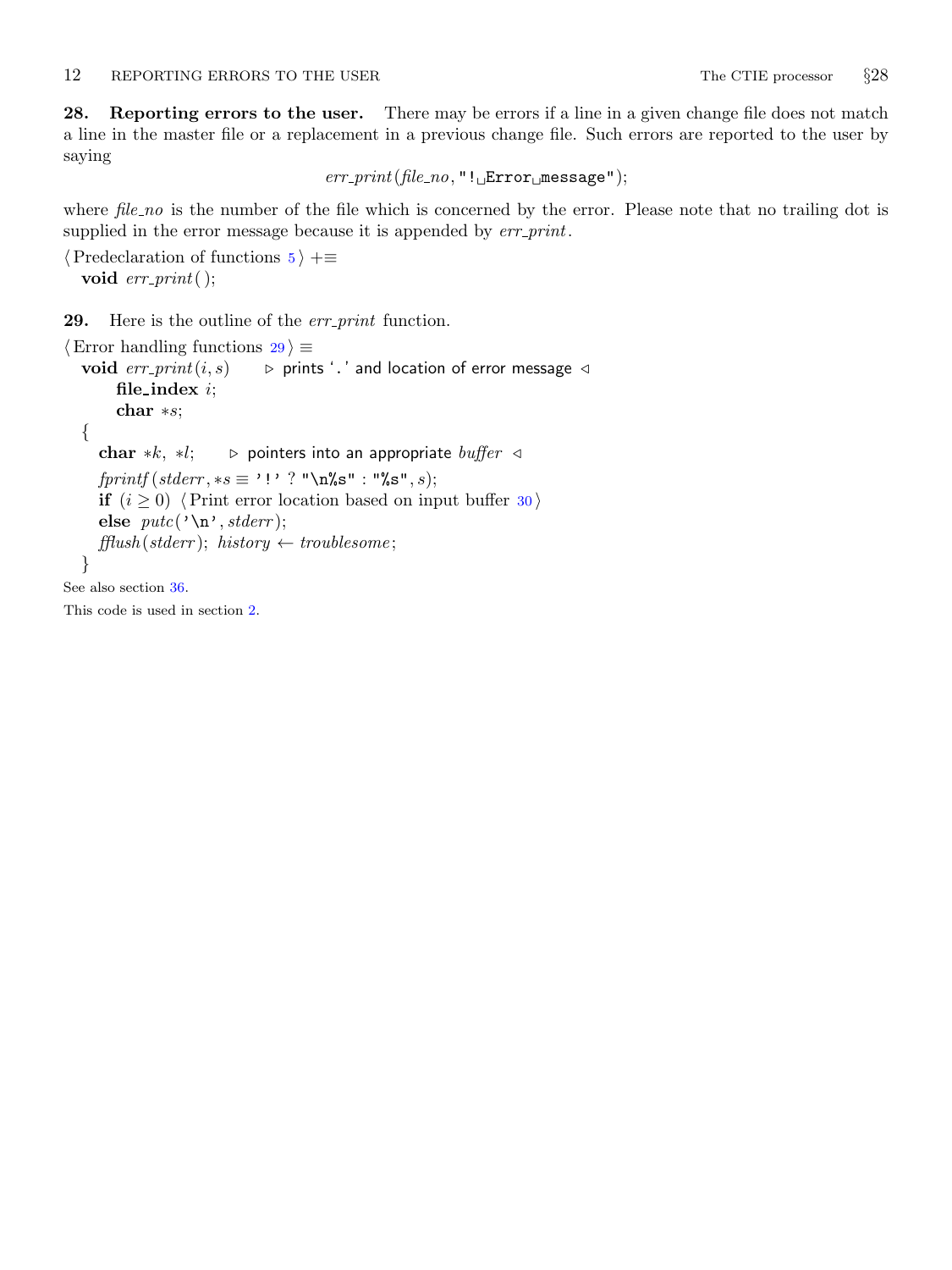<span id="page-13-0"></span>30. The error locations can be indicated by using the variables *loc*, line and file\_name within the appropriate file description structures, which tell respectively the first unlooked-at position in the buffer , the current line number and the current file. We can determine whether we are looking at an included file or not by examining the *current include* variable. This routine should be modified on systems whose standard text editor has special line-numbering conventions.

```
\langle Print error location based on input buffer 30 \rangle \equiv\{register input_description *inp\_desc \leftarrow input\_organisation[i];\texttt{register include\_description} \ast \textit{inc\_desc} \leftarrow \textit{inp\_desc}\textit{-current\_include};if (inc\_desc \neq \Lambda) {
            {\it fprintf}({\it stderr}, ". \lrcorner(1.\lrcorner%1d_\sqcupof\lrcornerinclude\lrcornerfile\lrcorner%s", {\it inc\_desc}\lnotfile, {\it inc\_desc}\lnotfile_name);
            \emph{fprintf}(\emph{stderr},\text{"$\sf{u}$} \emph{included$\sf_{\sf u}$} \emph{from} \emph{ul} \emph{.\sf{u}''} \emph{lab} \emph{of \sf{u}''} \emph{s} \emph{u} \emph{file \sf{u}''} \emph{s} ) \emph{`n",} \emph{inp\_desc-line},inp\_desc \rightarrow type\_of\_file \equiv master ? "master" : "change", inp\_desc \rightarrow file\_name);
        }
        {\sf else}\ \textit{frintf}(\textit{stderr},\texttt{".} \sqcup \texttt{(l.} \sqcup \texttt{Mod} \sqcup \texttt{fs} \sqcup \texttt{file} \sqcup \texttt{fs}) \texttt{\setminus} \texttt{n", \textit{inp\_desc-line}},inp\_desc \rightarrow type\_of\_file \equiv master ? "master" : "change", inp\_desc \rightarrow file\_name);
        l \leftarrow (inp\_desc\text{-}loc \geq inp\_desc\text{-}limit ? inp\_desc\text{-}limit : inp\_desc\text{-}loc);\quad \text{if} \ \ (l > np\_desc\text{-}buffer) \ \ \{for (k \leftarrow imp\_desc\rightarrow buffer; k < l; k++)if (*k \equiv ' \setminus t') putc(\cdot \square', stder);
                else pute(*k, stderr); \rightarrow print the characters already read \triangleleftputc('n', stderr);for (k \leftarrow imp\_desc\rightarrow buffer; k < l; k++)\;pute(\text{'}\text{'}\text{'}\text{'},stderr); \quad \triangleright \text{ space out the next line } \triangleleft}
        for (k \leftarrow l; k < imp\_desc\text{-}limit; k++)\;{\it putc(*k, stderr)}; \qquad \triangleright \text{ print the part not yet read } \triangleleftputc('n',stderr);}
```
This code is used in section [29](#page-12-0).

31. Non recoverable errors are handled by calling *fatal error* that outputs a message and then calls 'wrap\_up' and exits. err\_print will print the error message followed by an indication of where the error was spotted in the source files. *fatal\_error* cannot state any files because the problem is usually to access these.

```
#define \text{fatal_error}(i, s, t){
            fprintf (stderr, "\n%s", s); err_print(i, t); history \leftarrow fatal; exit(wrap_up());
           }
```
32. Some implementations may wish to pass the *history* value to the operating system so that it can be used to govern whether or not other programs are started. Here, for instance, we pass the operating system a status of 0 if and only if only harmless messages were printed.

```
\{19 \rangle +≡
  int wrap_{\textit{-}up}()
  {
     \langle Print the job history34\rangle;
    if (history > spots) return 1;
    else return 0;
  }
```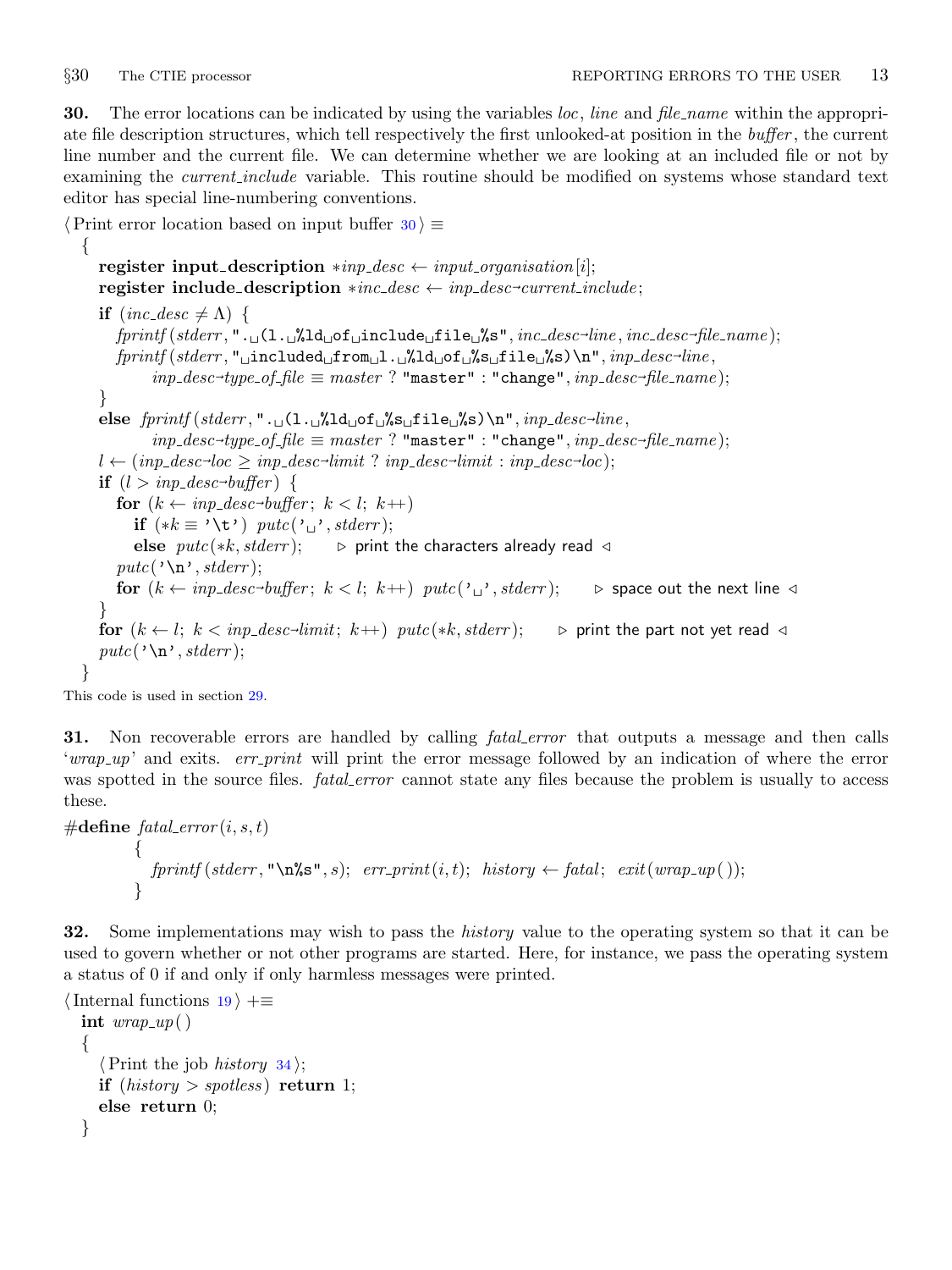<span id="page-14-0"></span>33. Always good to prototype.

```
\langle Predeclaration of functions 5 \rangle +≡
   int wrap_{\text{-}}up ();
```
34. We report the history to the user, although this may not be "UNIX" style—but we are in good company: WEB and T<sub>E</sub>X do the same. We put this on *stdout* rather than *stderr*, so that users can easily filter this away if they wish.

```
\langle Print the job history 34\rangle \equivswitch (history) \{case spotless: print(f' \n\No_errors \n\perp \nfor \n\alpha.)\n"); break;
   case troublesome: printf("\nCPardon<sub>u</sub>me, <sub>u</sub>but<sub>u</sub>l<sub>u</sub>think<sub>u</sub>l<sub>u</sub>sootted<sub>u</sub>something<sub>u</sub>wrong.)\n"); break;
   case \text{fatal: } \text{printf}(\text{``(That} \text{was} \text{ad} \text{atal}_\text{uerror}, \text{day} \text{if} \text{rend.})\ \text{`n''});\} b there are no other cases \triangleleft
```
This code is used in section [32](#page-13-0).

35. If there's a system error, we may be able to give the user more information with the *pfatal\_error* function. This prints out system error information if it is available.

```
\langle Predeclaration of functions 5 \rangle +≡
  void pfatal_error();
36. \langle29 \rangle +≡
  void pfatal_error(s, t)char *s, *t;{
    char *strerr \leftarrow strerror(errno);fprintf(\text{stderr}, "\\n\s\s", s, t);
    if (strerr) fprintf (stderr, "\Box(%s) \n", strerr);
    else fprint(f (stderr, "\\n");history \leftarrow fatal; exit(wrap_up());
  }
```
37. We need an include file for the above.

```
\langle8 \rangle +=
#include <errno.h>
```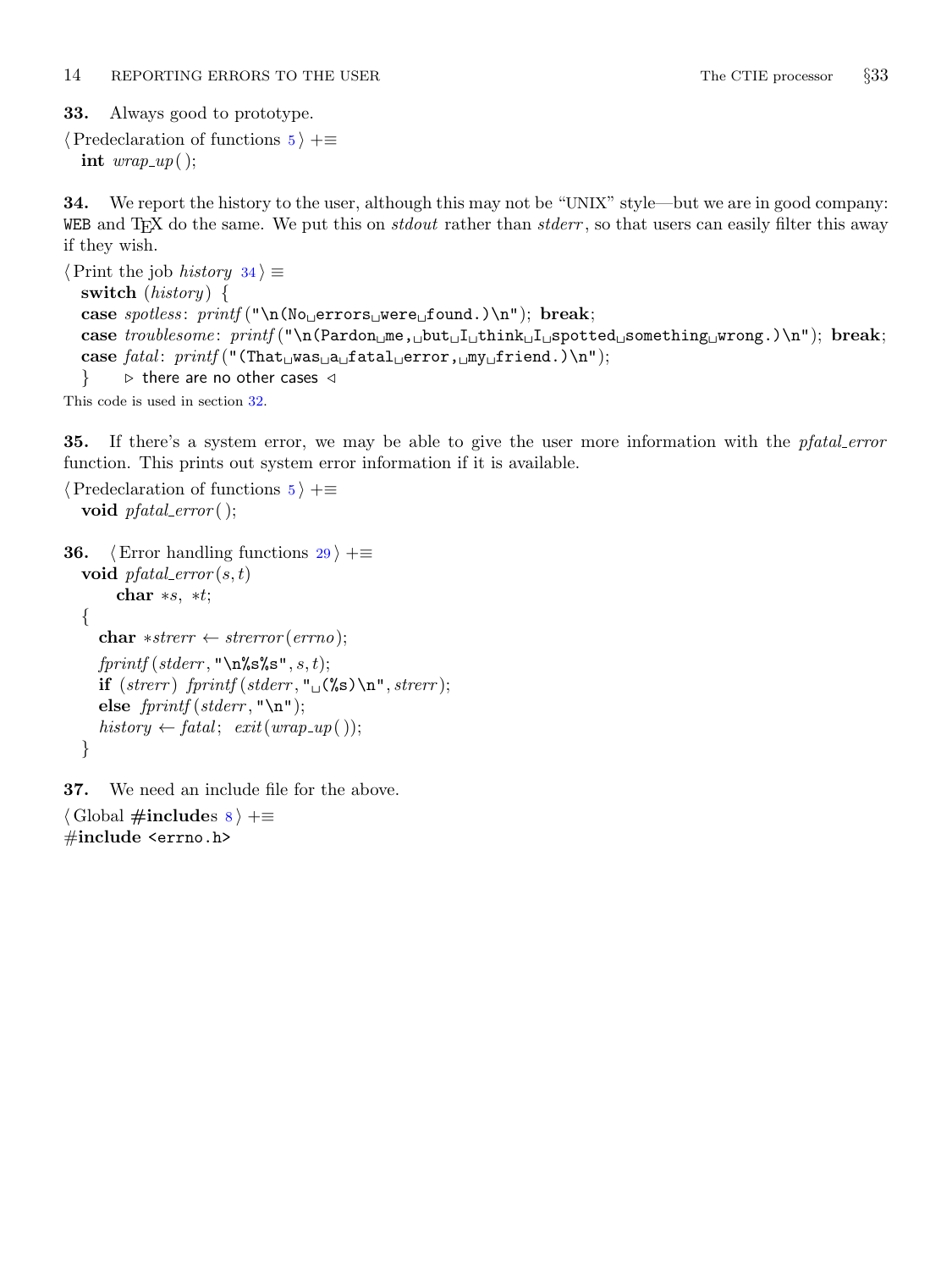<span id="page-15-0"></span>38. Handling multiple change files. In the standard version we take the name of the files from the command line. It is assumed that filenames can be used as given in the command line without changes.

First there are some sections to open all files. If a file is not accessible, the run will be aborted. Otherwise the name of the open file will be displayed.

```
\langle Prepare the output file 38 \rangle \equiv{
     out\_file \leftarrow fopen(out_name, "w");if (out\_file \equiv \Lambda) {
        pfatal error ("! Cannot open/create output file", "");
     }
   }
```
This code is used in section [3](#page-2-0).

39. The name of the file and the file desciptor are stored in global variables.

 $\langle$  Global variables [7](#page-3-0)  $\rangle$  +≡ FILE  $*out$ -file; string *out\_name*;

40. For the master file we start by reading its first line into the buffer, if we could open it.

```
\langle Get the master file started 40 \rangle \equiv{
      input\_organisation[0] \rightarrow the\_file \leftarrow fopen(input\_organisation[0] \rightarrow file\_name, "r");if (input\_organisation[0] \rightarrow the_{\text{f}} \text{ile} \equiv \Lambda)pfatal error ("! Cannot open master file ", input organisation[0]~
file name );
      \emph{printf} ("(%s)\n", input_organisation[0]-file_name); \input_organisation[0]-type_of_file \leftarrow master;
      get\_line(0, true);}
```
This code is used in section [3](#page-2-0).

41. For the change files we must skip any comment part and see whether there are any changes in it. This is done by *init\_change\_file*.

```
\langle Prepare the change files 41 \rangle \equiv
```

```
\left\{ \right.file_index i;
    i \leftarrow 1;
    while (i < no_cch) {
         input\_organisation[i] \text{-} the\_file \leftarrow fopen(input\_organisation[i] \text{-}file\_name", "r");if (input\_organisation[i] \rightarrow the_{\text{f}} \text{ile} \equiv \Lambda)\textit{pfdtal_error} ("!\textcolor{red}{\textsf{\_}C}annot\textcolor{red}{\textsf{\_}o}pen\textcolor{red}{\textsf{\_}C}hange\textcolor{red}{\textsf{\_}T}file\textcolor{red}{\textsf{\_}T}", \textit{input\_organisation[i]}\textcolor{red}{\textsf{-file\_name}});
         \emph{printf} ("(%s)\n", input_organisation[i]-file_name); \init_change_file(i); \i++;
    }
}
```
This code is used in section [3](#page-2-0).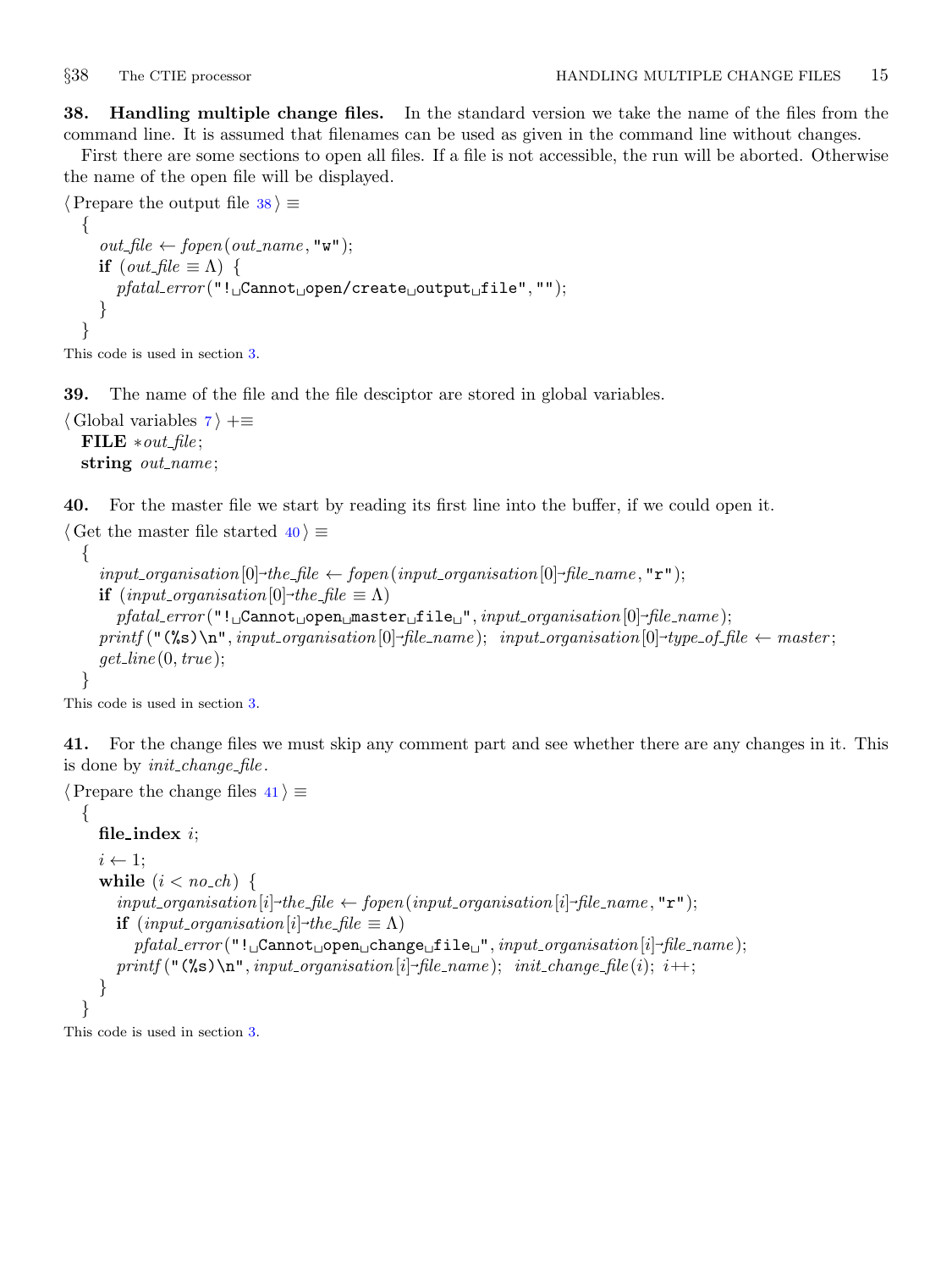<span id="page-16-0"></span>42. Input/output organisation. Here's a simple function that checks if two lines are different.

```
\{19 \rangle +≡
   boolean lines_dont_match(i, j)
          file_index i, j;{
      register input description *iptr ← input organisation[i], *jptr ← input organisation[j];
       if \left(\text{iptr}\text{-}\text{limit} - \text{iptr}\text{-}\text{buffer} \neq \text{jptr}\text{-}\text{limit} - \text{jptr}\text{-}\text{buffer}\right) return true;
       return \ \textit{strncmp}(\textit{iptr}\textit{-buffer}, \textit{iptr}\textit{-buffer}, \textit{iptr}\textit{-limit} - \textit{iptr}\textit{-buffer});
```

```
}
```
43. Function *init\_change\_file* (*i*) is used to ignore all lines of the input file with index *i* until the next change module is found.

```
\{19 \rangle +≡
  void init{\_}change{\_}file(i)file_index i;
  {
     register input_description *inp_desc \leftarrow input_organisation[i];
     char ccode;
     inp\_desc\text{-}limit \leftarrow inp\_desc\text{-}buffer; (Skip over comment lines; return if end of file 44)
     \langle Skip to the next nonblank line; return if end of file 45 \rangleinp\_desc\rightarrow dont\_match \leftarrow 0;
```

```
}
```
44. While looking for a line that begins with @x in the change file, we allow lines that begin with @, as long as they don't begin with @y, @z or @i (which would probably mean that the change file is fouled up).

```
\langle Skip over comment lines; return if end of file 44\rangle \equivwhile (1) \{if (\neg \text{get\_line}(i, \text{false})) return; \Rightarrow end of file reached \triangleleft
```

```
if (inp\_desc\text{-}limit < imp\_desc\text{-}buffer + 2) continue;
    \quad \  \  \, \textbf{if} \;\left(\textit{inp\_desc}\textit{-buffer}[0]\neq \textit{'0}\textit{'}\right) \;\textbf{continue};\text{code} \leftarrow \text{inp\_desc \rightarrow \text{buffer}}[1];if (xisupper(ccode))ccode \leftarrow tolower(ccode);if (ccode \equiv 'x') break;
   if (ccode \equiv 'y' ∨ ccode \equiv 'z' ∨ ccode \equiv 'i') {
        \mathit{inp\_desc\text{-}loc} \leftarrow \mathit{inp\_desc\text{-}buffer} + 2; \ \mathit{err\_print(i, "! \text{\_}Missing \text{\_} \& \text{\_}in_n \text{change} \text{\_}file");}}
}
```
This code is used in section 43.

45. Here we are looking at lines following the @x.

```
\langle Skip to the next nonblank line; return if end of file 45 \rangle \equivdo {
      if (\neg get\textit{line}(i, true)) {
         err\_print(i, "! \Box Change \Box file \Box ended \Box after \Box Qx"); return;}
   } while (np\_desc\text{-}limit \equiv inp\_desc\text{-}buffer);
```
This code is used in section 43.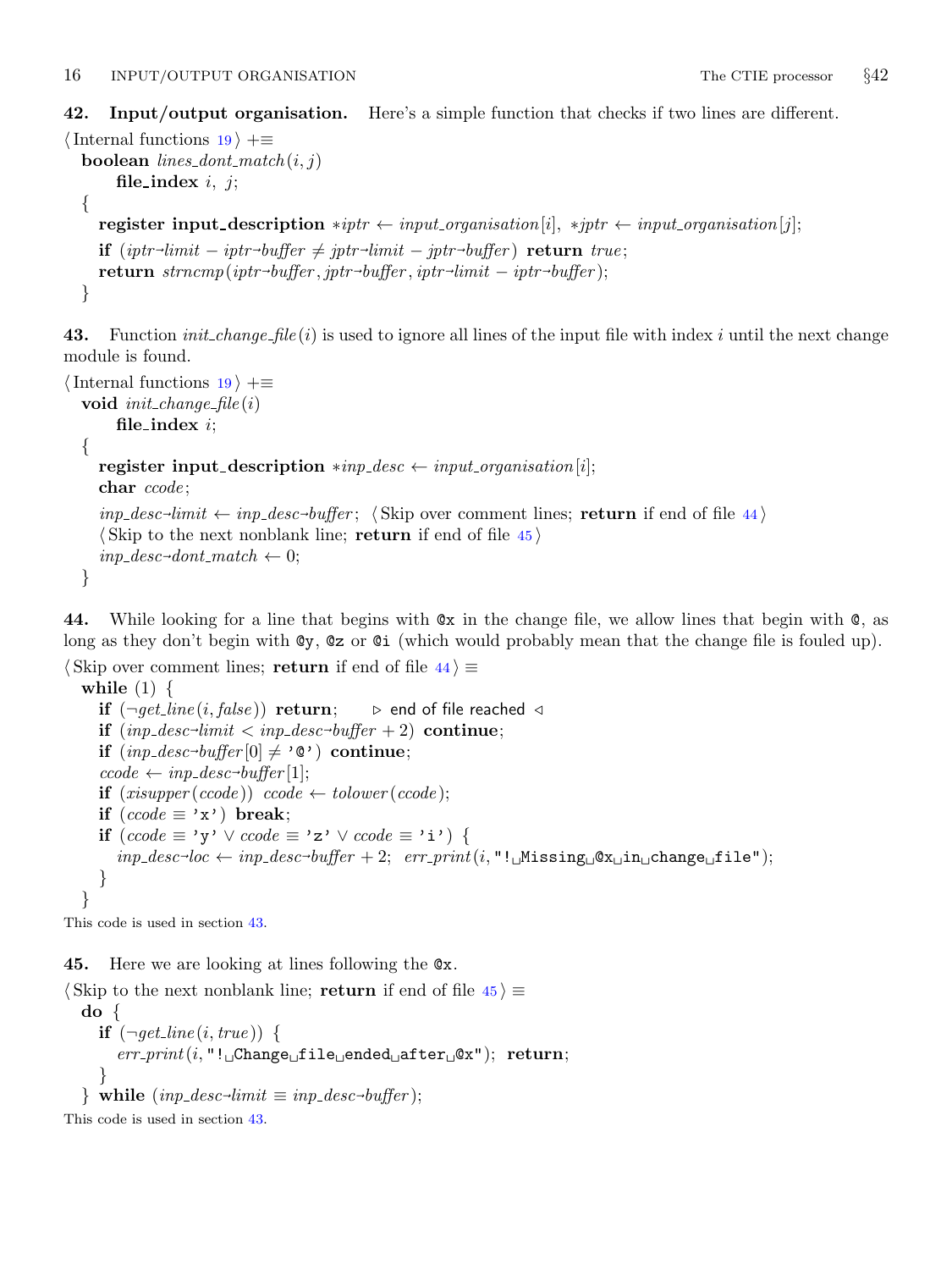<span id="page-17-0"></span>**46.** The *put line* function is used to write a line from input buffer  $j$  to the output file.

```
\{19 \rangle +≡
  void put\_line(j)file_index j;
  {
     \textbf{char} * ptr \leftarrow input\_organisation[j] \rightarrow buffer;\textbf{char} * lmt \leftarrow input\_organization[j] \text{-} limit;while (ptr < lmt) putc(*ptr++, out_file);putc('\n\cdot, out_file);}
```
47. The function e\_of\_ch\_module returns true if the input line from file i starts with  $\mathcal{Q}_z$ .

```
\{19 \rangle +≡
   boolean e_{of\_ch\_module}(i)file_index i;
   {
      register input_description *inp_desc \leftarrow input_organisation[i];
       if (np\_desc\text{-}limit \equiv \Lambda) {
          err print(i, "! Change file ended without @z"); return true ;
       }
       else if (np\_desc\text{-}limit \geq inp\_desc\text{-}buffer + 2)\textbf{if} \;(\mathit{inp\_desc} \text{-}\mathit{buffer}[0] \equiv \text{'0'} \land (\mathit{inp\_desc} \text{-}\mathit{buffer}[1] \equiv \text{'Z'} \lor \mathit{inp\_desc} \text{-}\mathit{buffer}[1] \equiv \text{'z'}) \text{ } \textbf{return} \; \mathit{true};return false;
   }
```
**48.** The function e\_of\_ch\_preamble returns true if the input line from file i starts with  $\mathbb{Q}y$ .

```
\{19 \rangle +≡
  boolean e_{of\_ch\_preamble}(i)file_index i;
  {
     register input_description *inp_desc \leftarrow input_organisation[i];
      if (\text{inp\_desc-limit} \ge \text{inp\_desc-buffer} + 2 \land \text{inp\_desc-buffer}[0] \equiv \text{'@'} )if (inp_desc-buffer[1] \equiv 'Y' ∨ inp_desc-buffer[1] \equiv 'y') {
           \textbf{if} \ (inp\_desc\text{-}dont\_match > 0) \ \{inp desc~
loc ← inp desc~
buffer + 2; fprintf (stderr , "\n! Hmm... %d ", inp desc~
dont match );
              err\_print(i, "of<sub>u</sub>the<sub>u</sub>preceding<sub>u</sub>lines<sub>u</sub> failed<sub>u</sub>to<sub>u</sub>match");}
           return true;
        }
     return false;
   }
```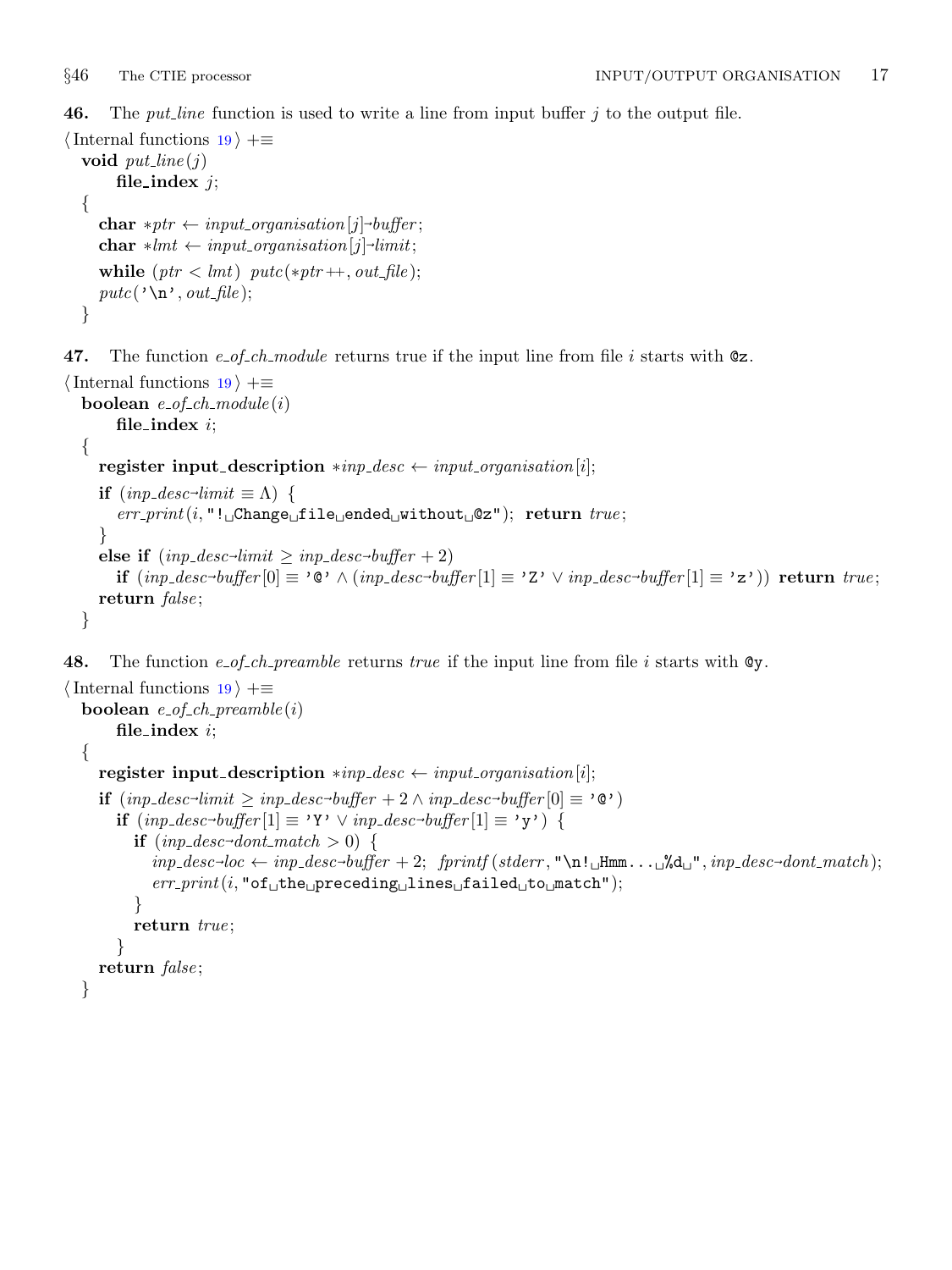<span id="page-18-0"></span>49. To process the input file the next section reads a line of the current (actual) input file and updates the *input organisation* for all files with index greater than *actual input*.

 $\langle$  Process a line, **break** when end of source reached  $49$   $\equiv$ 

```
file_index testfile;
\langle Check the current files for any ends of changes 50 \rangleif (input\_has\_ended \land actual\_input \equiv 0) break; \triangleright all done \triangleleft\langle Scan all other files for changes to be done 51 \rangle\langle52\rangle\langle56\rangle
```
This code is used in section [57](#page-20-0).

{

}

50. Any of the current change files may have reached the end of the current change. In such a case, intermediate lines must be skipped and the next start of change is to be found. This may make a change file become inactive if the end of the file is reached.

 $\langle$  Check the current files for any ends of changes  $50 \rangle \equiv$ 

```
{
   register input description ∗inp desc;
   while (\text{actual}.\text{input} > 0 \land \text{e\_of\_ch\_module}(\text{actual}.\text{input}))inp\_desc \leftarrow input\_organisation[actual\_input];if (np\_desc\rightarrow type\_of\_file \equiv master) {
                                                             \triangleright emergency exit, everything mixed up! ⊲
         \text{fatal\_error}(-1, "!\text{uThis}_\text{u} can't_\text{u}happen: uchange\text{ufile}_\text{u}is umaster\text{ufile}");
      }
      inp\_desc\rightarrow mode \leftarrow search; init\_change\_file(actual\_input);while ((input-organization[actual-input]~\neg mode \neq reading \land actual-input = 0)) actual input --;
   }
}
```
This code is used in section 49.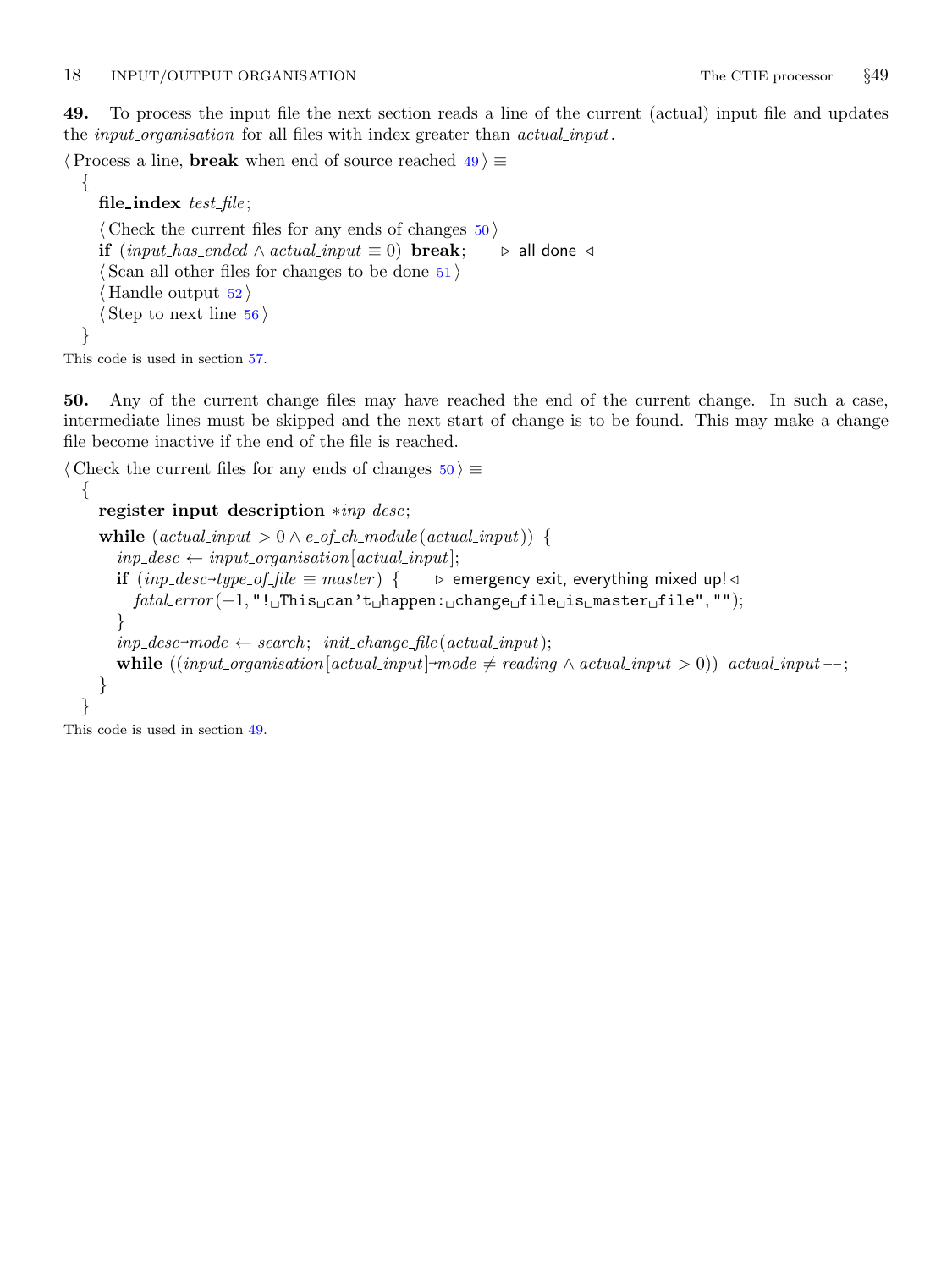<span id="page-19-0"></span>51. Now we will set *test input* to the first change file that is being tested against the current line. If no other file is testing, then *actual input* refers to a line to write and *test input* is set to *none*.

```
#define none (-1)\langle Scan all other files for changes to be done 51\rangle \equivtest\_input \leftarrow none; test\_file \leftarrow actual\_input;while (test\_input \equiv none \wedge test\_file < no\_ch - 1) {
      test-file ++;switch (input\_organisation[test_{file}] \rightarrow mode) {
      case search :
        if (lines\_dont\_match(actual\_input, test\_file) \equiv false) {
            input_{\text{op}} input organisation [test_file]-mode \leftarrow test; test_input \leftarrow test_file;
         }
         break;
      case test:
        \mathbf{if} \; (lines\_dot\_match(actual\_input, test\_file))\triangleright error, sections do not match; just note at this point \triangleleftinput\_organisation[test\_file] \textit{-}dot\_match++;}
         test_input \leftarrow test_file; break;
      case reading: \Rightarrow this can't happen \triangleleftbreak;
      case ignore: \triangleright nothing to do \triangleleftbreak;
      }
   }
This code is used in section 49.
```
52. For the output we must distinguish between whether we are creating a new change file or a new master file. Change file creation requires closer inspection because we may be before a change, in the pattern (match) part or in the replacement part. For master file creation, we simply have to write the line from the current (actual) input.

```
\langle Handle output 52\rangle \equivif (pred_c h f \equiv ch f) {
     while (1) \{\langle Test for normal, break when done 53 \rangle\langle Test for pre, break54\rangle\langle Test for post, break55 \rangle}
  }
  else if (test\_input \equiv none) put_line(actual_input);
```
This code is used in section [49](#page-18-0).

53. Check whether we have to start a change file entry. Without a match nothing needs to be done.

```
\langle Test for normal, break when done 53 \equivif (out\_mode \equiv normal) {
     if (test\_input \neq none) {
       fprintf(out\_file, "Qx\nn'); out-mode \leftarrow pre;}
     else break;
  }
```

```
This code is used in section 52.
```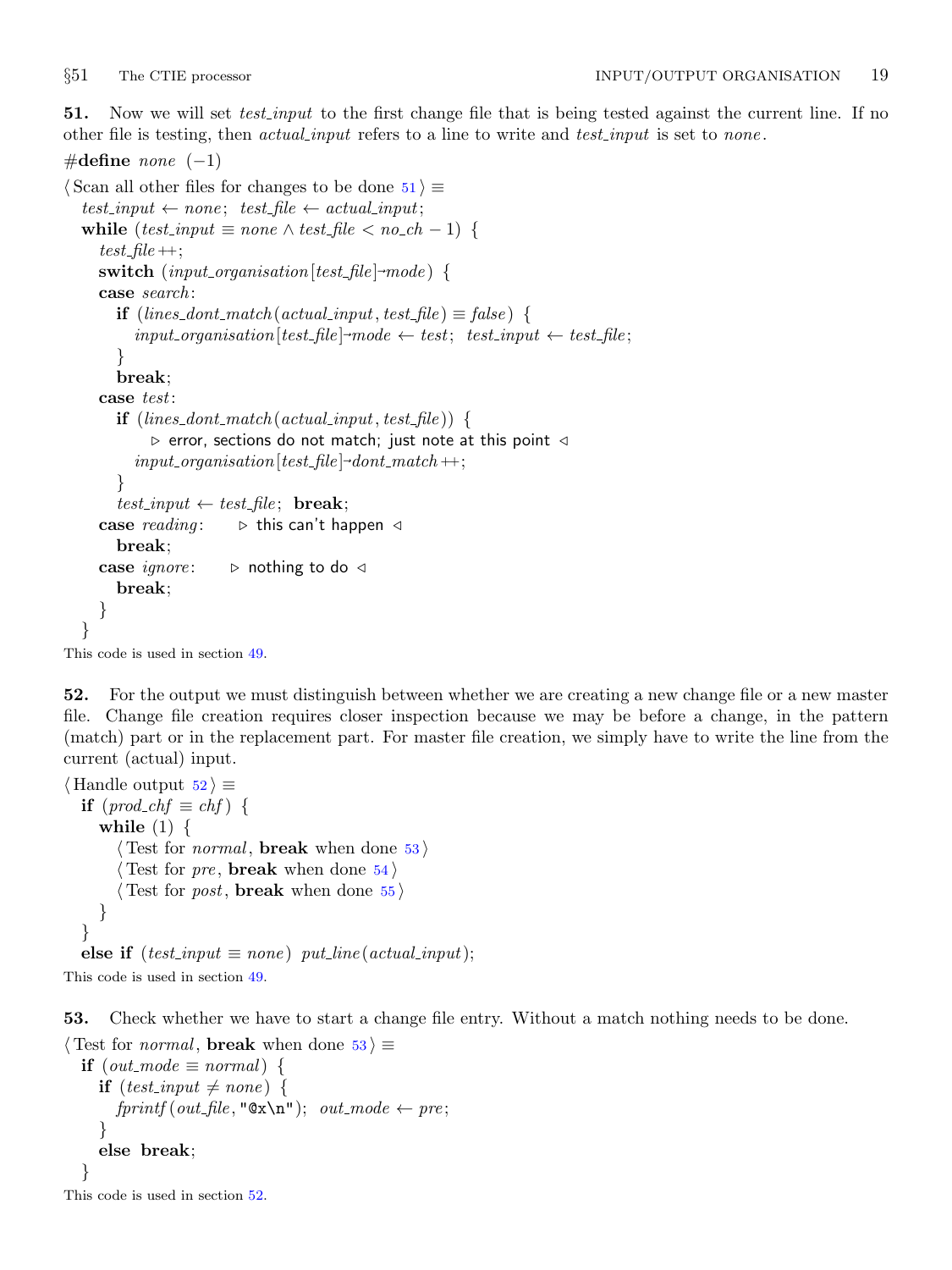<span id="page-20-0"></span>54. Check whether we have to start the replacement text. This is the case when we are in pre mode but have no more matching lines. Otherwise the master file source line must be copied to the change file.

```
\langle Test for pre, break when done 54\rangle \equivif (out\_mode \equiv pre) {
     if (test\_input \equiv none) {
        fprintf(out\_file, "Qy\n", out-mode \leftarrow post;}
     else {
         \textbf{if} \ (input\_organisation[actual\_input] \text{-type\_of\_file} \equiv master) \ \ put\_line(actual\_input);break;
      }
   }
```
This code is used in section [52](#page-19-0).

55. Check whether an entry from a change file is complete. If the current input is from a change file which is not being tested against a later change file, then this change file line must be written. If the actual input has been reset to the master file, we can finish this change.

```
\langle Test for post, break when done 55 \equivif (out\_mode \equiv post) {
      \textbf{if} \ (input\_organisation \ [actual\_input] \text{-}type \text{-}of \ \text{-}file \equiv \textit{chf} \ ) \ \{ \}if (test\_input \equiv none) put_line(actual_input);
         break;
      }
      else {
         fprintf(out\_file, "Qz\n\n\cdot); out\_mode \leftarrow normal;
      }
   }
```
This code is used in section [52](#page-19-0).

56. If we had a change, we must proceed in the actual file to be changed and in the change file in effect.

```
\langle Step to next line 56 \rangle \equivget\_line (actual\_input, true);if (test\_input \neq none) {
      get\_line(test\_input, true);\mathbf{if} (e_of_ch_preamble(test_input) \equiv true) {
         get\_line(test\_input, true); \rightarrow update current changing file \triangleleftinput\_organisation[test\_input]~\text{-}mode \leftarrow reading; actual\_input \leftarrow test\_input; test\_input \leftarrow none;}
   }
```
This code is used in section [49](#page-18-0).

57. To create the new output file we have to scan the whole master file and all changes in effect when it ends. At the very end it is wise to check for all changes to have completed, in case the last line of the master file was to be changed.

 $\langle$  Process the input 57  $\rangle \equiv$  $actual_input \leftarrow 0; input\_has\_ended \leftarrow false;$ while  $(input\_has\_ended \equiv false \vee actual\_input \neq 0)$  $\langle$  Process a line, **break** when end of source reached  $\langle 49 \rangle$  $\langle 49 \rangle$  $\langle 49 \rangle$ if (*out\_mode*  $\equiv$  *post*)  $\rightarrow$  last line has been changed ⊲  $fprintf(out\_file, "Qz\nn$ ");

This code is used in section [3](#page-2-0).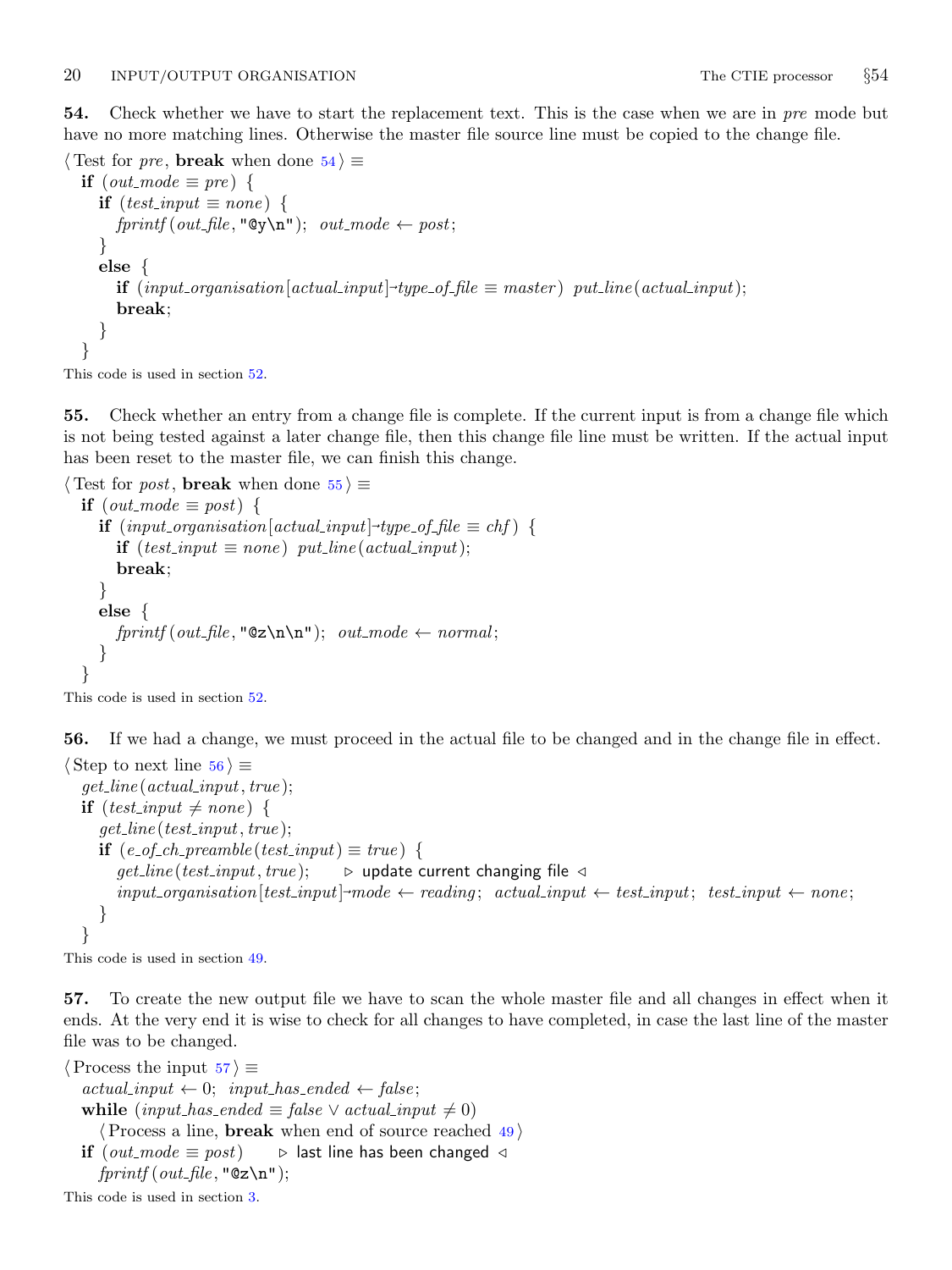{

}

<span id="page-21-0"></span>58. At the end of the program, we will tell the user if the change file had a line that didn't match any relevant line in the master file or any of the change files.

 $\langle$  Check that all changes have been read 58  $\rangle \equiv$ 

```
file_indexi;
for (i \leftarrow 1; i < no\_ch; i++) { \triangleright all change files \triangleleftif (input\_organisation[i] \rightarrow mode \neq ignore) {
       input\_organisation[i] \rightarrow loc \leftarrow input\_organisation[i] \rightarrow buffer;err\_print(i, "! \Box Change \Box file \Box entry \Box did \Box not \Box match");}
}
```
This code is used in section [3](#page-2-0).

59. We want to tell the user about our command line options if they made a mistake. This is done by the usage\_error() function. It contains merely the necessary print statements and exits afterwards.

```
\{19 \rangle +≡
  void usage_error()
  {
    \langle Print the banners 60\rangle;
    fprint(f, stderr, "Usage: _ictie_i -[mc]_{i} outfile master changefile(s)\n");
    fprint(f (stderr, "Type ⊥ctie ⊔ -help ⊥ for ⊥more⊟information\nu", exit(1);}
```
60. Printing our welcome banners; we only do this if we are not asked for version or help information.

```
\langle Print the banners 60 \rangle \equivprintf("%s\nn", banner); \Rightarrow print a "banner line" \triangleleftprintf ("%s\n", copyright); \triangleright include the copyright notice \triangleleftThis code is used in sections 3 and 59.
```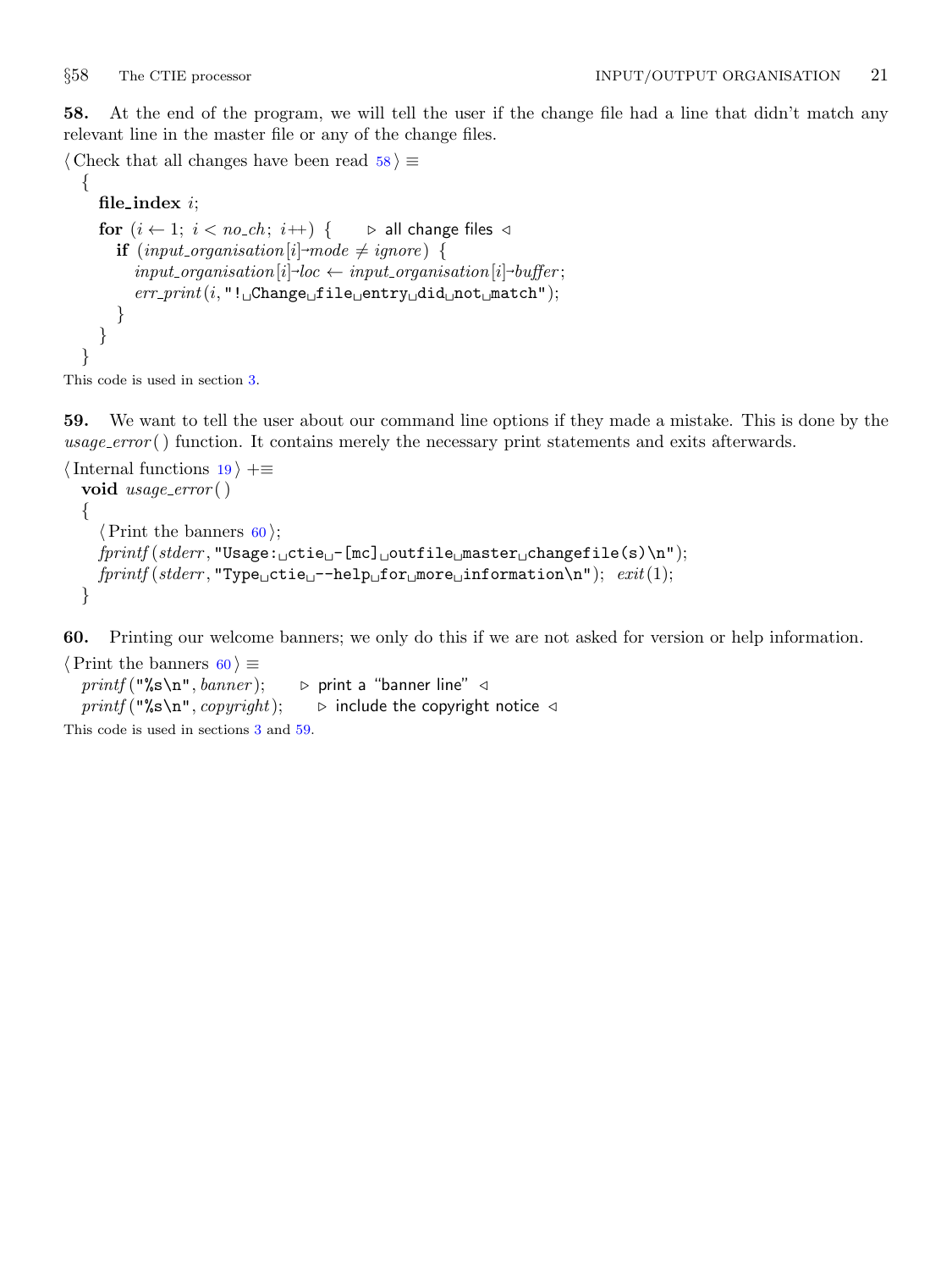<span id="page-22-0"></span>61. We must scan through the list of parameters, given in *argv*. The number is in *argc*. We must pay attention to the flag parameter. We need at least 3 parameters (−m or −c, an output file and a master file) and can handle up to *max-file-index* change files. The names of the file parameters will be inserted into the structure of *input organisation*. The first file is special. It indicates the output file. When we allow flags at any position, we must find out which name is for what purpose. The master file is already part of the *input organisation* structure (index 0). As long as the number of files found (counted in no ch) is  $-1$  we have not yet found the output file name.

```
\langle Scan the parameters 61\rangle \equiv\{if (\text{arg} c > \text{max\_file\_index} + 5 - 1) usage_error();
     no\_ch \leftarrow -1; \triangleright fill this part of input_organisation \triangleleftwhile (-argc > 0) {
       arav +:
       if (strcmp("-help", *argv) \equiv 0 \vee stremp("--help", *argv) \equiv 0 \langle64\rangle;
       if (strcmp("-version", *argv) \equiv 0 \vee strcmp("--version", *argv) \equiv 0)\langle65\rangle;
       if (**\arg v \equiv'-') \langle Set a flag 62\rangleelse \langle63 \rangle}
     if (no\_ch \leq 0 \vee prod\_chf \equiv unknown) usage_error();
  }
```
This code is used in section [3](#page-2-0).

62. The flag is about to determine the processing mode. We must make sure that this flag has not been set before. Further flags might be introduced to avoid/force overwriting of output files. Currently we just have to set the processing flag properly.

```
\langle Set a flag 62\rangle \equivif (pred_c h f \neq unknown) usage_error();
  else
     switch (*(*\arg v + 1)) {
     case 'c': case 'C': \text{prod\_chf} \leftarrow \text{chf}; break;
     case 'm': case 'M': \textit{prod\_chf} \leftarrow \textit{master}; break;
     default: usage_error();
      }
```
This code is used in section 61.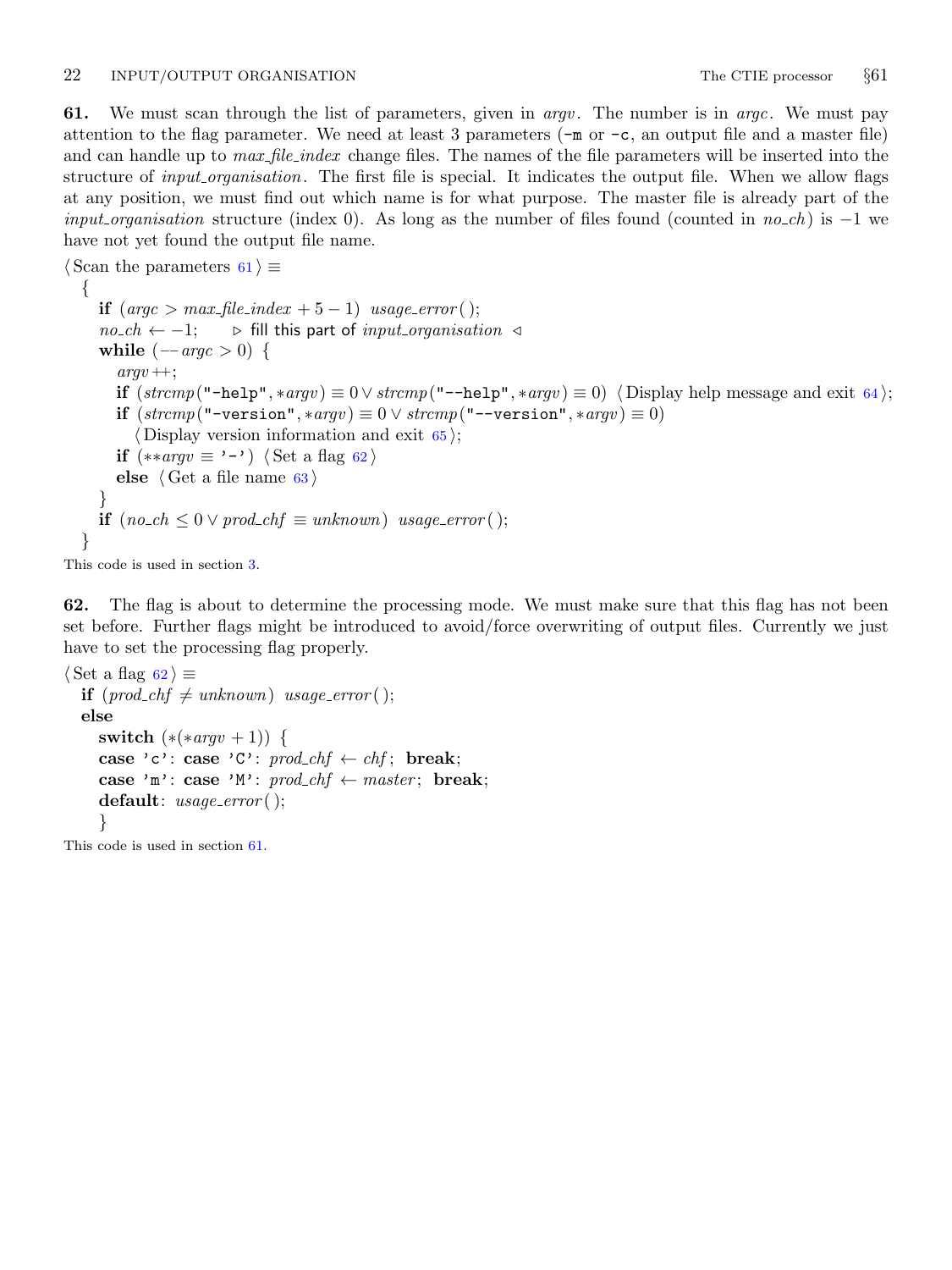<span id="page-23-0"></span>63. We have to distinguish whether this is the very first file name (which is the case if  $no\_ch \equiv (-1)$ ) or if the next element of *input\_organisation* must be filled.

```
\langle Get a file name 63 \rangle \equiv{
       if (no\_ch \equiv (-1)) {
          out_name \leftarrow *argv;}
       else {
          register input description ∗inp desc;
          inp\_desc \leftarrow (input\_description *) \text{ } malloc(sizeof (input\_description));if (inp\_desc \equiv \Lambda) fatal_error (-1, "! \text{...No} \text{...memory} \text{...for} \text{...input} \text{...description", "";
           inp\_desc \rightarrow mech; \ np\_desc \rightarrow line \leftarrow 0; \ inp\_desc \rightarrow type\_of\_file \leftarrow chf;inp\_desc\rightarrow limit \leftarrow inp\_desc\rightarrow buffer; \; inp\_desc\rightarrow buffer[0] \leftarrow \text{'\text{'}\text{''}}; \; inp\_desc\rightarrow loc \leftarrow inp\_desc\rightarrow buffer+1;inp\_desc\rightarrow buffer\_end \leftarrow inp\_desc\rightarrow buffer +buf\_size - 2; \ \ inp\_desc\rightarrow file\_name \leftarrow *argv;inp\_desc\text{-}current\_include \leftarrow \Lambda; \; input\_organisation[no\_ch] \leftarrow inp\_desc;}
       no\_ch +;
   }
```

```
This code is used in section 61.
```
64. Modules for dealing with help messages and version info. We follow the kpathsea standard code here, so that we can easily adapt this to work with kpathsea.

```
\langle Display help message and exit 64\rangle \equivusage\_help();
This code is used in section 61.
```
## 65.

```
\langle Display version information and exit 65 \rangle \equiv\left\{ \right.print\_version\_and\_exit ("CTIE", version\_number);
   }
```
This code is used in section [61](#page-22-0).

66. Here is the usage information for −−help.

```
\langle Global variables \langle7 \rangle +≡
   string CTIEHELP[\ ] \leftarrow {\{ "Usage: _{ \sqcup \texttt{cite}_{ \sqcup } [mc] \ } }_ \sqcup \texttt{outfile} \sqcup \texttt{master} \sqcup \texttt{changefile} (s) \ }"," Create a new master file or change file from the given",
           "<sub>U\cup</sub>master\cup (C)WEB\cupfile\cupand\cupchangefiles.",
           "<sub>UU</sub>All<sub>U</sub>filenames<sub>U</sub>are<sub>U</sub>taken<sub>U</sub>literally; <sub>U</sub>no<sub>U</sub>suffixes<sub>U</sub>are<sub>U</sub>added.", "",
           "-m<sub>uu</sub>create<sub>u</sub>a<sub>u</sub>new<sub>u</sub>masterufileufromuoriginalu(C)WEBuanduchangeufile(s)",
           "-c<sub>⊔⊔</sub>create<sub>u</sub>a<sub>u</sub>master<sub>⊔</sub>change<sub>u</sub>file<sub>u</sub>for<sub>u</sub>original<sub>u</sub>(C)WEB<sub>u</sub>file<sub>u</sub>from<sub>u</sub>changefile(s)",
           "--help<sub>uuuuuu</sub>display<sub>u</sub>this<sub>u</sub>help<sub>u</sub>and<sub>u</sub>exit",
           "--version u_{\text{full}}displayu_{\text{v}}versionu_{\text{full}}informationu_{\text{full}}andu_{\text{cell}}exit",\Lambda};
```

```
67. (Predeclaration of functions 5) +≡
  void usage\_help();
  void print\_version\_and\_exit();
```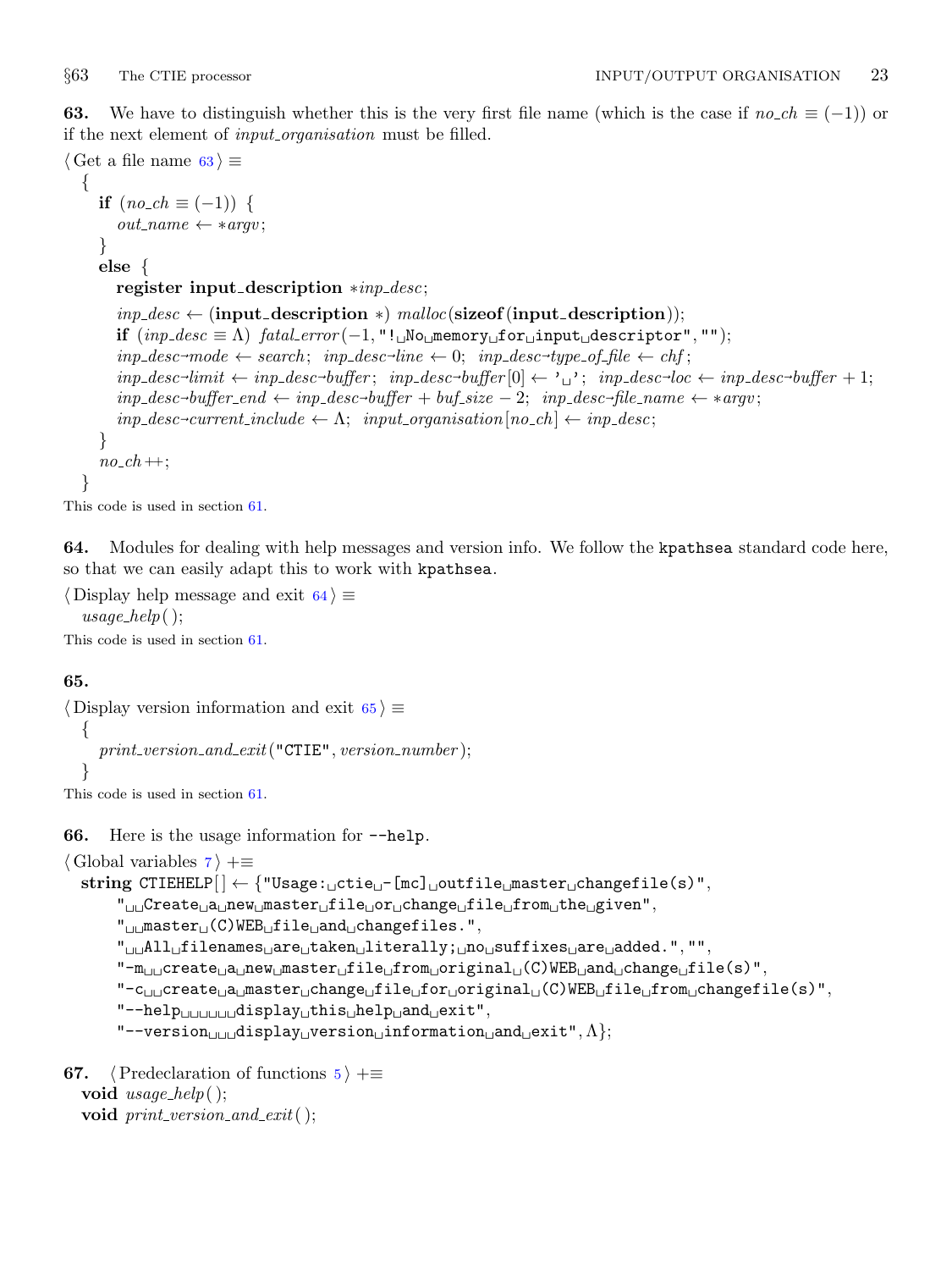}

```
68. void usage help( )
  {
     string *message \leftarrow \text{CTIEHELP};while (*message) {
       fputs(*message, stdout); putchar(<math>\infty</math>); ++message;
     }
     putchar('\n\rightharpoonupn'); exit(0);
  }
69. void print_version_and_exit(name, version)
       string name, version;
  {
     print([\n\%s_u\%s\n\cdot name, version);\ \nputs([\n\text{Copyright}(\text{C})_u2002,2003_u\text{Julian}_uGilbey.");
```
 $puts("There<sub>u</sub>is<sub>u</sub>M0<sub>u</sub>warranty. <sub>uu</sub>This<sub>u</sub>ise<sub>u</sub>settware. <sub>uu</sub>See<sub>u</sub>the<sub>u</sub>source";$ 

 $\textit{puts}(\texttt{"code\_of\_CTIE\_for\_redistribution\_conditions.");\;exit(0);$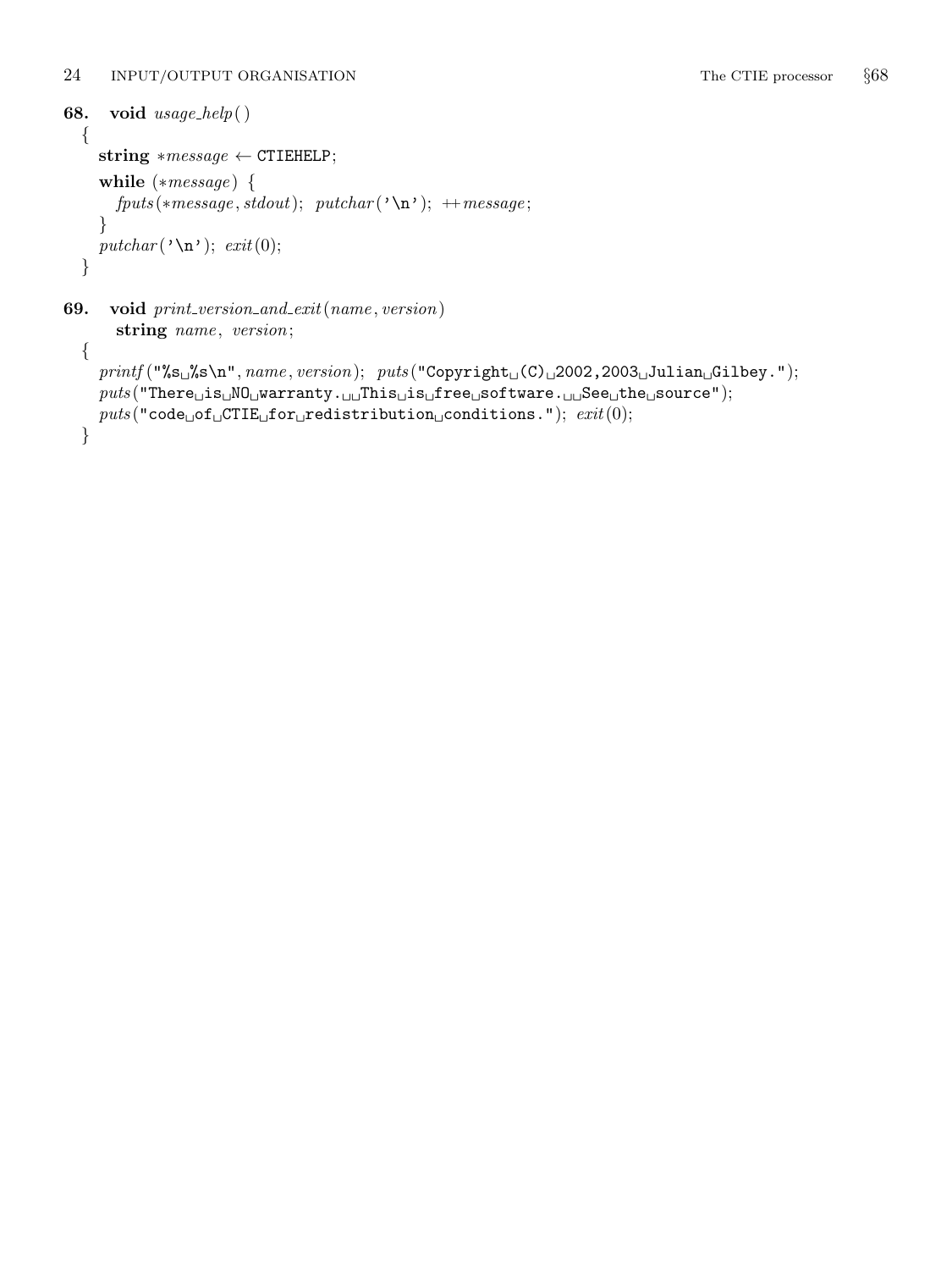<span id="page-25-0"></span>70. System-dependent changes. This section should be replaced, if necessary, by changes to the program that are necessary to make CTIE work at a particular installation. It is usually best to design your change file so that all changes to previous modules preserve the module numbering; then everybody's version will be consistent with the printed program. More extensive changes, which introduce new modules, can be inserted here; then only the index itself will get a new module number.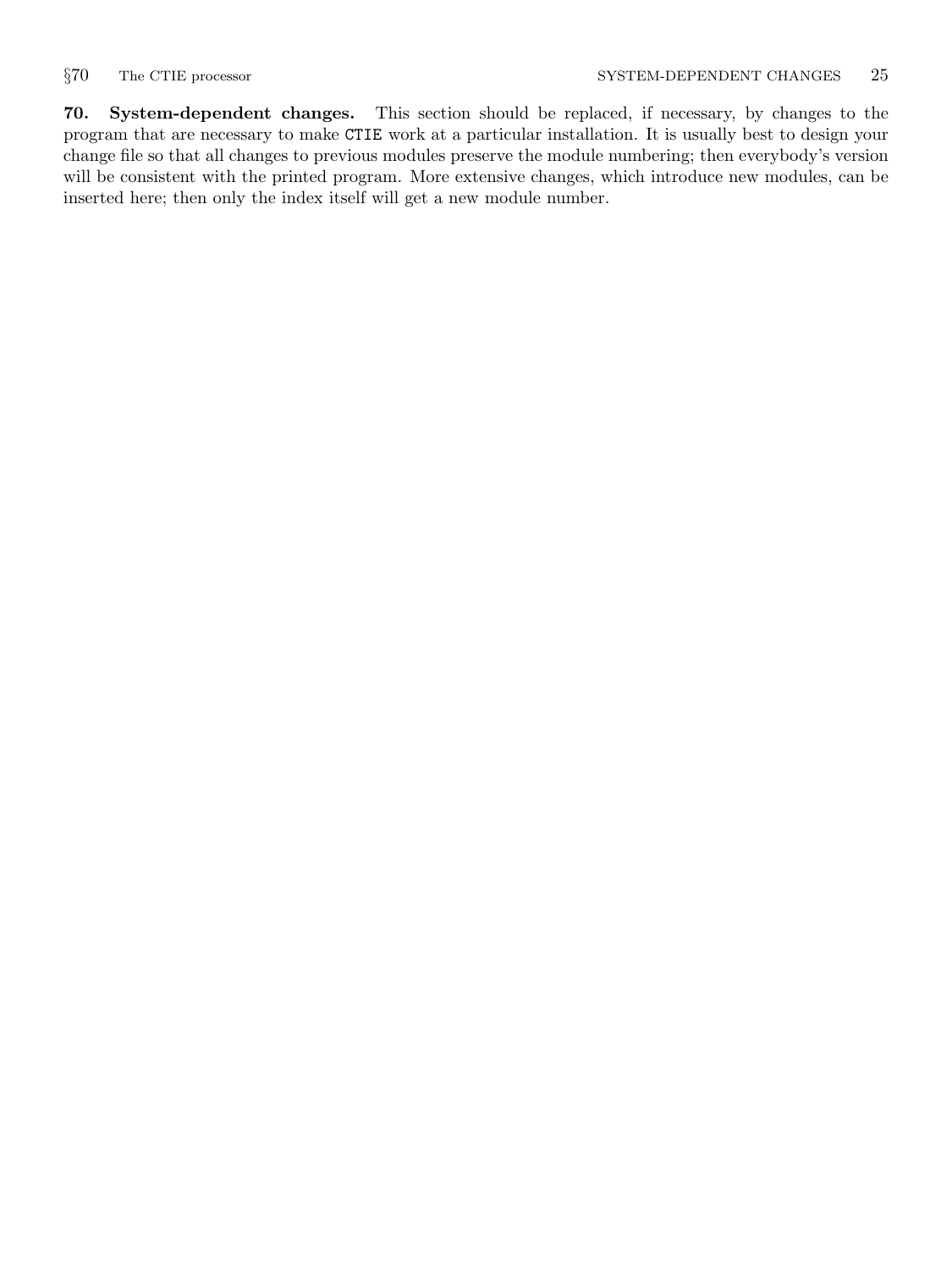<span id="page-26-0"></span>71. Index. −−help: [64.](#page-23-0) −−version: [65](#page-23-0).  $-$ STDC $-$ : [9](#page-4-0). idsc: [14](#page-6-0). indsc: [13.](#page-5-0) actual input: [16](#page-6-0), [17](#page-6-0), [49](#page-18-0), [50](#page-18-0), [51](#page-19-0), [52](#page-19-0), [54,](#page-20-0) [55,](#page-20-0) [56,](#page-20-0) [57.](#page-20-0) argc: [3,](#page-2-0) [61.](#page-22-0) argv: [3](#page-2-0), [61,](#page-22-0) [62,](#page-22-0) [63.](#page-23-0) banner:  $\frac{1}{60}$  $\frac{1}{60}$  $\frac{1}{60}$ . boolean: [4](#page-2-0), [19](#page-7-0), [22](#page-8-0), [42](#page-16-0), [47](#page-17-0), [48](#page-17-0).  $buf\_size: 6, 14, 63.$  $buf\_size: 6, 14, 63.$  $buf\_size: 6, 14, 63.$  $buf\_size: 6, 14, 63.$  $buf\_size: 6, 14, 63.$  $buf\_size: 6, 14, 63.$  $buf\_size: 6, 14, 63.$ buffer : [14](#page-6-0), [19](#page-7-0), [20,](#page-7-0) [24](#page-8-0), [26,](#page-9-0) [29,](#page-12-0) [30](#page-13-0), [42,](#page-16-0) [43](#page-16-0), [44](#page-16-0), [45,](#page-16-0) [46](#page-17-0), [47,](#page-17-0) [48](#page-17-0), [58,](#page-21-0) [63.](#page-23-0)  $buffer\_end:$  [14,](#page-6-0) [20](#page-7-0), [24,](#page-8-0) [63](#page-23-0). c:  $20, 24$  $20, 24$  $20, 24$ . Cannot open change file: [41.](#page-15-0) Cannot open include file: [27.](#page-10-0) Cannot open master file: [40.](#page-15-0) Cannot open/create output file: [38](#page-15-0). ccode : [43](#page-16-0), [44](#page-16-0). Change file ended without @z: [47.](#page-17-0) Change file ended...: [45.](#page-16-0) Change file entry ...: [58](#page-21-0).  $chf: \underline{10}, 52, 55, 62, 63.$  $chf: \underline{10}, 52, 55, 62, 63.$  $chf: \underline{10}, 52, 55, 62, 63.$  $chf: \underline{10}, 52, 55, 62, 63.$  $chf: \underline{10}, 52, 55, 62, 63.$  $chf: \underline{10}, 52, 55, 62, 63.$  $chf: \underline{10}, 52, 55, 62, 63.$  $chf: \underline{10}, 52, 55, 62, 63.$  $chf: \underline{10}, 52, 55, 62, 63.$  $chf: \underline{10}, 52, 55, 62, 63.$  $chf: \underline{10}, 52, 55, 62, 63.$  $copyright: \underline{1}, 60.$  $copyright: \underline{1}, 60.$  $copyright: \underline{1}, 60.$ CTIEHELP:  $66, 68$  $66, 68$ .  $current\_include: \quad \underline{14}, \, 19, \, 25, \, 27, \, 30, \, 63.$  $current\_include: \quad \underline{14}, \, 19, \, 25, \, 27, \, 30, \, 63.$  $current\_include: \quad \underline{14}, \, 19, \, 25, \, 27, \, 30, \, 63.$  $current\_include: \quad \underline{14}, \, 19, \, 25, \, 27, \, 30, \, 63.$  $current\_include: \quad \underline{14}, \, 19, \, 25, \, 27, \, 30, \, 63.$  $current\_include: \quad \underline{14}, \, 19, \, 25, \, 27, \, 30, \, 63.$  $current\_include: \quad \underline{14}, \, 19, \, 25, \, 27, \, 30, \, 63.$  $current\_include: \quad \underline{14}, \, 19, \, 25, \, 27, \, 30, \, 63.$  $current\_include: \quad \underline{14}, \, 19, \, 25, \, 27, \, 30, \, 63.$  $current\_include: \quad \underline{14}, \, 19, \, 25, \, 27, \, 30, \, 63.$  $current\_include: \quad \underline{14}, \, 19, \, 25, \, 27, \, 30, \, 63.$ CWEBINPUTS: [27.](#page-10-0)  $do\_includes: \quad \underline{19}.$ dont match:  $14, 43, 48, 51$  $14, 43, 48, 51$  $14, 43, 48, 51$  $14, 43, 48, 51$  $14, 43, 48, 51$  $14, 43, 48, 51$ .  $e_{\text{-}}$ *of*<sub>-ch-module:  $\frac{47}{50}$  $\frac{47}{50}$  $\frac{47}{50}$ .</sub>  $e_{\text{-}}$ of<sub>-</sub>ch-preamble:  $\frac{48}{56}$  $\frac{48}{56}$  $\frac{48}{56}$ . EOF: [20,](#page-7-0) [24](#page-8-0).  $err\_print: \quad 20, \ 24, \ 26, \ 27, \ \underline{28}, \ \underline{29}, \ 31, \ 44, \ 45,$  $err\_print: \quad 20, \ 24, \ 26, \ 27, \ \underline{28}, \ \underline{29}, \ 31, \ 44, \ 45,$  $err\_print: \quad 20, \ 24, \ 26, \ 27, \ \underline{28}, \ \underline{29}, \ 31, \ 44, \ 45,$  $err\_print: \quad 20, \ 24, \ 26, \ 27, \ \underline{28}, \ \underline{29}, \ 31, \ 44, \ 45,$  $err\_print: \quad 20, \ 24, \ 26, \ 27, \ \underline{28}, \ \underline{29}, \ 31, \ 44, \ 45,$  $err\_print: \quad 20, \ 24, \ 26, \ 27, \ \underline{28}, \ \underline{29}, \ 31, \ 44, \ 45,$  $err\_print: \quad 20, \ 24, \ 26, \ 27, \ \underline{28}, \ \underline{29}, \ 31, \ 44, \ 45,$  $err\_print: \quad 20, \ 24, \ 26, \ 27, \ \underline{28}, \ \underline{29}, \ 31, \ 44, \ 45,$  $err\_print: \quad 20, \ 24, \ 26, \ 27, \ \underline{28}, \ \underline{29}, \ 31, \ 44, \ 45,$  $err\_print: \quad 20, \ 24, \ 26, \ 27, \ \underline{28}, \ \underline{29}, \ 31, \ 44, \ 45,$  $err\_print: \quad 20, \ 24, \ 26, \ 27, \ \underline{28}, \ \underline{29}, \ 31, \ 44, \ 45,$  $err\_print: \quad 20, \ 24, \ 26, \ 27, \ \underline{28}, \ \underline{29}, \ 31, \ 44, \ 45,$  $err\_print: \quad 20, \ 24, \ 26, \ 27, \ \underline{28}, \ \underline{29}, \ 31, \ 44, \ 45,$  $err\_print: \quad 20, \ 24, \ 26, \ 27, \ \underline{28}, \ \underline{29}, \ 31, \ 44, \ 45,$  $err\_print: \quad 20, \ 24, \ 26, \ 27, \ \underline{28}, \ \underline{29}, \ 31, \ 44, \ 45,$  $err\_print: \quad 20, \ 24, \ 26, \ 27, \ \underline{28}, \ \underline{29}, \ 31, \ 44, \ 45,$  $err\_print: \quad 20, \ 24, \ 26, \ 27, \ \underline{28}, \ \underline{29}, \ 31, \ 44, \ 45,$  $err\_print: \quad 20, \ 24, \ 26, \ 27, \ \underline{28}, \ \underline{29}, \ 31, \ 44, \ 45,$ [47,](#page-17-0) [48,](#page-17-0) [58](#page-21-0). errno: [36.](#page-14-0) exit: [3,](#page-2-0) [31](#page-13-0), [36](#page-14-0), [59,](#page-21-0) [68](#page-24-0), [69](#page-24-0). false:  $\frac{4}{9}$  $\frac{4}{9}$  $\frac{4}{9}$ , [19](#page-7-0), [21,](#page-8-0) [22](#page-8-0), [44](#page-16-0), [47,](#page-17-0) [48](#page-17-0), [51](#page-19-0), [57.](#page-20-0) fatal:  $\frac{7}{5}$  $\frac{7}{5}$  $\frac{7}{5}$ , [31](#page-13-0), [34,](#page-14-0) [36.](#page-14-0)  $fatal_error: 27, 31, 50, 63.$  $fatal_error: 27, 31, 50, 63.$  $fatal_error: 27, 31, 50, 63.$  $fatal_error: 27, 31, 50, 63.$  $fatal_error: 27, 31, 50, 63.$  $fatal_error: 27, 31, 50, 63.$  $fatal_error: 27, 31, 50, 63.$  $fatal_error: 27, 31, 50, 63.$  $fclose: 21, 25.$  $fclose: 21, 25.$  $fclose: 21, 25.$  $fclose: 21, 25.$ *feof* :  $20, 24$  $20, 24$ .  $\text{fflush}: \quad 23, \quad 29.$  $\text{fflush}: \quad 23, \quad 29.$  $\text{fflush}: \quad 23, \quad 29.$  $\text{fflush}: \quad 23, \quad 29.$  $\text{fflush}: \quad 23, \quad 29.$ file\_index:  $\frac{12}{16}$  $\frac{12}{16}$  $\frac{12}{16}$  $\frac{12}{16}$  $\frac{12}{16}$ , 16, [19](#page-7-0), [29,](#page-12-0) [41,](#page-15-0) [42](#page-16-0), [43](#page-16-0), [46](#page-17-0), [47,](#page-17-0) [48,](#page-17-0) [49,](#page-18-0) [58](#page-21-0). file\_name:  $\frac{13}{14}$ , [27](#page-10-0), [30](#page-13-0), [40,](#page-15-0) [41,](#page-15-0) [63.](#page-23-0) file\_name\_end:  $27$ . file  $\mathfrak{p}_2$  no: [28.](#page-12-0) file\_types:  $10, 14, 16$  $10, 14, 16$  $10, 14, 16$  $10, 14, 16$ . fopen: [27,](#page-10-0) [38,](#page-15-0) [40](#page-15-0), [41.](#page-15-0)  $fp: \underline{19}, 20, 21, 24, 25.$  $fp: \underline{19}, 20, 21, 24, 25.$  $fp: \underline{19}, 20, 21, 24, 25.$  $fp: \underline{19}, 20, 21, 24, 25.$  $fp: \underline{19}, 20, 21, 24, 25.$  $fp: \underline{19}, 20, 21, 24, 25.$  $fp: \underline{19}, 20, 21, 24, 25.$  $fp: \underline{19}, 20, 21, 24, 25.$  $fp: \underline{19}, 20, 21, 24, 25.$ 

 $fprint: \quad 29, \, 30, \, 31, \, 36, \, 48, \, 53, \, 54, \, 55, \, 57, \, 59.$  $fprint: \quad 29, \, 30, \, 31, \, 36, \, 48, \, 53, \, 54, \, 55, \, 57, \, 59.$  $fprint: \quad 29, \, 30, \, 31, \, 36, \, 48, \, 53, \, 54, \, 55, \, 57, \, 59.$  $fprint: \quad 29, \, 30, \, 31, \, 36, \, 48, \, 53, \, 54, \, 55, \, 57, \, 59.$  $fprint: \quad 29, \, 30, \, 31, \, 36, \, 48, \, 53, \, 54, \, 55, \, 57, \, 59.$  $fprint: \quad 29, \, 30, \, 31, \, 36, \, 48, \, 53, \, 54, \, 55, \, 57, \, 59.$  $fprint: \quad 29, \, 30, \, 31, \, 36, \, 48, \, 53, \, 54, \, 55, \, 57, \, 59.$  $fprint: \quad 29, \, 30, \, 31, \, 36, \, 48, \, 53, \, 54, \, 55, \, 57, \, 59.$  $fprint: \quad 29, \, 30, \, 31, \, 36, \, 48, \, 53, \, 54, \, 55, \, 57, \, 59.$  $fprint: \quad 29, \, 30, \, 31, \, 36, \, 48, \, 53, \, 54, \, 55, \, 57, \, 59.$  $fprint: \quad 29, \, 30, \, 31, \, 36, \, 48, \, 53, \, 54, \, 55, \, 57, \, 59.$  $fprint: \quad 29, \, 30, \, 31, \, 36, \, 48, \, 53, \, 54, \, 55, \, 57, \, 59.$  $fprint: \quad 29, \, 30, \, 31, \, 36, \, 48, \, 53, \, 54, \, 55, \, 57, \, 59.$  $fprint: \quad 29, \, 30, \, 31, \, 36, \, 48, \, 53, \, 54, \, 55, \, 57, \, 59.$  $fprint: \quad 29, \, 30, \, 31, \, 36, \, 48, \, 53, \, 54, \, 55, \, 57, \, 59.$  $fprint: \quad 29, \, 30, \, 31, \, 36, \, 48, \, 53, \, 54, \, 55, \, 57, \, 59.$  $fprint: \quad 29, \, 30, \, 31, \, 36, \, 48, \, 53, \, 54, \, 55, \, 57, \, 59.$  $fprint: \quad 29, \, 30, \, 31, \, 36, \, 48, \, 53, \, 54, \, 55, \, 57, \, 59.$  $fprint: \quad 29, \, 30, \, 31, \, 36, \, 48, \, 53, \, 54, \, 55, \, 57, \, 59.$  $fprint: \quad 29, \, 30, \, 31, \, 36, \, 48, \, 53, \, 54, \, 55, \, 57, \, 59.$ fputs:  $68$ . free: [25](#page-8-0), [27.](#page-10-0) get<sub>-line</sub>: [19,](#page-7-0) [40](#page-15-0), [44](#page-16-0), [45,](#page-16-0) [56](#page-20-0). getc: [20,](#page-7-0) [24.](#page-8-0)  $getenv: 27.$  $getenv: 27.$  $getenv: 27.$ history: [7,](#page-3-0) [29,](#page-12-0) [31](#page-13-0), [32](#page-13-0), [34](#page-14-0), [36.](#page-14-0) i:  $\frac{19}{29}$  $\frac{19}{29}$  $\frac{19}{29}$  $\frac{19}{29}$  $\frac{19}{29}$ ,  $\frac{29}{41}$  $\frac{29}{41}$  $\frac{29}{41}$ ,  $\frac{42}{43}$  $\frac{42}{43}$  $\frac{42}{43}$  $\frac{42}{43}$  $\frac{42}{43}$ ,  $\frac{43}{47}$  $\frac{43}{47}$  $\frac{43}{47}$ ,  $\frac{48}{58}$  $\frac{48}{58}$  $\frac{48}{58}$  $\frac{48}{58}$  $\frac{48}{58}$ . *ignore*: [10,](#page-5-0) [19,](#page-7-0) [21](#page-8-0), [51,](#page-19-0) [58.](#page-21-0) in file modes: [10,](#page-5-0) [14](#page-6-0).  $inc\_desc:$   $\frac{19}{2}, 24, 25, \frac{30}{2}.$  $\frac{19}{2}, 24, 25, \frac{30}{2}.$  $\frac{19}{2}, 24, 25, \frac{30}{2}.$  $\frac{19}{2}, 24, 25, \frac{30}{2}.$  $\frac{19}{2}, 24, 25, \frac{30}{2}.$  $\frac{19}{2}, 24, 25, \frac{30}{2}.$  $\frac{19}{2}, 24, 25, \frac{30}{2}.$ Include file name  $\dots: 26, 27.$  $\dots: 26, 27.$  $\dots: 26, 27.$  $\dots: 26, 27.$ include description:  $13, 14, 19, 25, 27, 30.$  $13, 14, 19, 25, 27, 30.$  $13, 14, 19, 25, 27, 30.$  $13, 14, 19, 25, 27, 30.$  $13, 14, 19, 25, 27, 30.$  $13, 14, 19, 25, 27, 30.$  $13, 14, 19, 25, 27, 30.$  $13, 14, 19, 25, 27, 30.$  $13, 14, 19, 25, 27, 30.$  $13, 14, 19, 25, 27, 30.$  $13, 14, 19, 25, 27, 30.$  $init\_change\_file: 41, 43, 50.$  $init\_change\_file: 41, 43, 50.$  $init\_change\_file: 41, 43, 50.$  $init\_change\_file: 41, 43, 50.$  $init\_change\_file: 41, 43, 50.$  $init\_change\_file: 41, 43, 50.$  $init\_change\_file: 41, 43, 50.$  $inp\_desc: \underline{19}, 20, 21, 23, 24, 25, 26, 27, \underline{30}, \underline{43},$  $inp\_desc: \underline{19}, 20, 21, 23, 24, 25, 26, 27, \underline{30}, \underline{43},$  $inp\_desc: \underline{19}, 20, 21, 23, 24, 25, 26, 27, \underline{30}, \underline{43},$  $inp\_desc: \underline{19}, 20, 21, 23, 24, 25, 26, 27, \underline{30}, \underline{43},$  $inp\_desc: \underline{19}, 20, 21, 23, 24, 25, 26, 27, \underline{30}, \underline{43},$  $inp\_desc: \underline{19}, 20, 21, 23, 24, 25, 26, 27, \underline{30}, \underline{43},$  $inp\_desc: \underline{19}, 20, 21, 23, 24, 25, 26, 27, \underline{30}, \underline{43},$  $inp\_desc: \underline{19}, 20, 21, 23, 24, 25, 26, 27, \underline{30}, \underline{43},$  $inp\_desc: \underline{19}, 20, 21, 23, 24, 25, 26, 27, \underline{30}, \underline{43},$  $inp\_desc: \underline{19}, 20, 21, 23, 24, 25, 26, 27, \underline{30}, \underline{43},$  $inp\_desc: \underline{19}, 20, 21, 23, 24, 25, 26, 27, \underline{30}, \underline{43},$  $inp\_desc: \underline{19}, 20, 21, 23, 24, 25, 26, 27, \underline{30}, \underline{43},$  $inp\_desc: \underline{19}, 20, 21, 23, 24, 25, 26, 27, \underline{30}, \underline{43},$  $inp\_desc: \underline{19}, 20, 21, 23, 24, 25, 26, 27, \underline{30}, \underline{43},$  $inp\_desc: \underline{19}, 20, 21, 23, 24, 25, 26, 27, \underline{30}, \underline{43},$  $inp\_desc: \underline{19}, 20, 21, 23, 24, 25, 26, 27, \underline{30}, \underline{43},$  $inp\_desc: \underline{19}, 20, 21, 23, 24, 25, 26, 27, \underline{30}, \underline{43},$  $inp\_desc: \underline{19}, 20, 21, 23, 24, 25, 26, 27, \underline{30}, \underline{43},$  $inp\_desc: \underline{19}, 20, 21, 23, 24, 25, 26, 27, \underline{30}, \underline{43},$  $inp\_desc: \underline{19}, 20, 21, 23, 24, 25, 26, 27, \underline{30}, \underline{43},$  $inp\_desc: \underline{19}, 20, 21, 23, 24, 25, 26, 27, \underline{30}, \underline{43},$ [44,](#page-16-0) [45](#page-16-0), [47,](#page-17-0) [48](#page-17-0), [50](#page-18-0), [63.](#page-23-0) Input line too long: [20,](#page-7-0) [24.](#page-8-0) input description:  $14, 18, 19, 30, 42, 43, 47,$  $14, 18, 19, 30, 42, 43, 47,$  $14, 18, 19, 30, 42, 43, 47,$  $14, 18, 19, 30, 42, 43, 47,$  $14, 18, 19, 30, 42, 43, 47,$  $14, 18, 19, 30, 42, 43, 47,$  $14, 18, 19, 30, 42, 43, 47,$  $14, 18, 19, 30, 42, 43, 47,$  $14, 18, 19, 30, 42, 43, 47,$  $14, 18, 19, 30, 42, 43, 47,$  $14, 18, 19, 30, 42, 43, 47,$  $14, 18, 19, 30, 42, 43, 47,$  $14, 18, 19, 30, 42, 43, 47,$  $14, 18, 19, 30, 42, 43, 47,$ [48,](#page-17-0) [50,](#page-18-0) [63.](#page-23-0) input has ended : [21,](#page-8-0) [22,](#page-8-0) [49,](#page-18-0) [57.](#page-20-0) input organisation: [18](#page-6-0), [19,](#page-7-0) [30](#page-13-0), [40](#page-15-0), [41,](#page-15-0) [42](#page-16-0), [43](#page-16-0), [46,](#page-17-0) [47,](#page-17-0) [48](#page-17-0), [49,](#page-18-0) [50](#page-18-0), [51](#page-19-0), [54,](#page-20-0) [55](#page-20-0), [56,](#page-20-0) [58](#page-21-0), [61,](#page-22-0) [63.](#page-23-0) iptr:  $42.$  $is upper: 6.$  $is upper: 6.$  $is upper: 6.$ j:  $\frac{42}{5}$  $\frac{42}{5}$  $\frac{42}{5}$ ,  $\frac{46}{5}$ .  $jptr: \underline{42}.$  $k: \underline{20}, \underline{24}, \underline{27}, \underline{29}.$  $k: \underline{20}, \underline{24}, \underline{27}, \underline{29}.$  $k: \underline{20}, \underline{24}, \underline{27}, \underline{29}.$  $k: \underline{20}, \underline{24}, \underline{27}, \underline{29}.$  $k: \underline{20}, \underline{24}, \underline{27}, \underline{29}.$  $kk: 27.$  $kk: 27.$  $kk: 27.$  $l: \frac{27}{29}.$  $l: \frac{27}{29}.$  $l: \frac{27}{29}.$  $limit: \underline{14}$  $limit: \underline{14}$  $limit: \underline{14}$ , [19](#page-7-0), [20,](#page-7-0) [21,](#page-8-0) [24](#page-8-0), [26](#page-9-0), [27](#page-10-0), [30,](#page-13-0) [42,](#page-16-0) [43](#page-16-0), [44](#page-16-0), [45,](#page-16-0) [46](#page-17-0), [47](#page-17-0), [48,](#page-17-0) [63](#page-23-0). *line*:  $\frac{13}{14}$ ,  $\frac{14}{19}$  $\frac{14}{19}$  $\frac{14}{19}$ ,  $\frac{23}{24}$  $\frac{23}{24}$  $\frac{23}{24}$  $\frac{23}{24}$  $\frac{23}{24}$ ,  $\frac{27}{27}$  $\frac{27}{27}$  $\frac{27}{27}$ ,  $\frac{30}{63}$ .  $lines\_dont\_match:$   $\underline{42}$  $\underline{42}$  $\underline{42}$ , [51.](#page-19-0) lmt: [46](#page-17-0).  $loc: \underline{14}, 20, 24, 26, 27, 30, 44, 48, 58, 63.$  $loc: \underline{14}, 20, 24, 26, 27, 30, 44, 48, 58, 63.$  $loc: \underline{14}, 20, 24, 26, 27, 30, 44, 48, 58, 63.$  $loc: \underline{14}, 20, 24, 26, 27, 30, 44, 48, 58, 63.$  $loc: \underline{14}, 20, 24, 26, 27, 30, 44, 48, 58, 63.$  $loc: \underline{14}, 20, 24, 26, 27, 30, 44, 48, 58, 63.$  $loc: \underline{14}, 20, 24, 26, 27, 30, 44, 48, 58, 63.$  $loc: \underline{14}, 20, 24, 26, 27, 30, 44, 48, 58, 63.$  $loc: \underline{14}, 20, 24, 26, 27, 30, 44, 48, 58, 63.$  $loc: \underline{14}, 20, 24, 26, 27, 30, 44, 48, 58, 63.$  $loc: \underline{14}, 20, 24, 26, 27, 30, 44, 48, 58, 63.$  $loc: \underline{14}, 20, 24, 26, 27, 30, 44, 48, 58, 63.$  $loc: \underline{14}, 20, 24, 26, 27, 30, 44, 48, 58, 63.$  $loc: \underline{14}, 20, 24, 26, 27, 30, 44, 48, 58, 63.$  $loc: \underline{14}, 20, 24, 26, 27, 30, 44, 48, 58, 63.$  $loc: \underline{14}, 20, 24, 26, 27, 30, 44, 48, 58, 63.$  $loc: \underline{14}, 20, 24, 26, 27, 30, 44, 48, 58, 63.$  $loc: \underline{14}, 20, 24, 26, 27, 30, 44, 48, 58, 63.$  $loc: \underline{14}, 20, 24, 26, 27, 30, 44, 48, 58, 63.$  $loc: \underline{14}, 20, 24, 26, 27, 30, 44, 48, 58, 63.$  $loc: \underline{14}, 20, 24, 26, 27, 30, 44, 48, 58, 63.$ main: [3.](#page-2-0) malloc: [27,](#page-10-0) [63.](#page-23-0) *master*:  $\underline{10}$ , [21](#page-8-0), [23](#page-8-0), [30,](#page-13-0) [40](#page-15-0), [50](#page-18-0), [54,](#page-20-0) [62.](#page-22-0)  $max_{\text{file}\_\text{index:}}$  [6](#page-2-0), [12](#page-5-0), [18,](#page-6-0) [61.](#page-22-0)  $max$ -file-name-length: [13,](#page-5-0) [15,](#page-6-0) [27.](#page-10-0)  $max\_include\_files: \quad \underline{15}$ , [26](#page-9-0).  $message: 68$  $message: 68$ . Missing  $\mathbb{Q}x \ldots$ : [44](#page-16-0). mode:  $14, 19, 21, 50, 51, 56, 58, 63.$  $14, 19, 21, 50, 51, 56, 58, 63.$  $14, 19, 21, 50, 51, 56, 58, 63.$  $14, 19, 21, 50, 51, 56, 58, 63.$  $14, 19, 21, 50, 51, 56, 58, 63.$  $14, 19, 21, 50, 51, 56, 58, 63.$  $14, 19, 21, 50, 51, 56, 58, 63.$  $14, 19, 21, 50, 51, 56, 58, 63.$  $14, 19, 21, 50, 51, 56, 58, 63.$  $14, 19, 21, 50, 51, 56, 58, 63.$  $14, 19, 21, 50, 51, 56, 58, 63.$  $14, 19, 21, 50, 51, 56, 58, 63.$  $14, 19, 21, 50, 51, 56, 58, 63.$  $14, 19, 21, 50, 51, 56, 58, 63.$  $14, 19, 21, 50, 51, 56, 58, 63.$ name: [69](#page-24-0). new\_inc: [27](#page-10-0). No memory for descriptor: [63.](#page-23-0)  $no\_ch$ : [16,](#page-6-0) [41](#page-15-0), [51](#page-19-0), [58,](#page-21-0) [61,](#page-22-0) [63.](#page-23-0)  $none: \underline{51}, 52, 53, 54, 55, 56.$  $none: \underline{51}, 52, 53, 54, 55, 56.$  $none: \underline{51}, 52, 53, 54, 55, 56.$  $none: \underline{51}, 52, 53, 54, 55, 56.$  $none: \underline{51}, 52, 53, 54, 55, 56.$  $none: \underline{51}, 52, 53, 54, 55, 56.$  $none: \underline{51}, 52, 53, 54, 55, 56.$  $none: \underline{51}, 52, 53, 54, 55, 56.$  $none: \underline{51}, 52, 53, 54, 55, 56.$  $none: \underline{51}, 52, 53, 54, 55, 56.$ normal:  $11, 17, 53, 55$  $11, 17, 53, 55$  $11, 17, 53, 55$  $11, 17, 53, 55$  $11, 17, 53, 55$  $11, 17, 53, 55$  $11, 17, 53, 55$ . out file:  $38, 39, 46, 53, 54, 55, 57.$  $38, 39, 46, 53, 54, 55, 57.$  $38, 39, 46, 53, 54, 55, 57.$  $38, 39, 46, 53, 54, 55, 57.$  $38, 39, 46, 53, 54, 55, 57.$  $38, 39, 46, 53, 54, 55, 57.$  $38, 39, 46, 53, 54, 55, 57.$  $38, 39, 46, 53, 54, 55, 57.$  $38, 39, 46, 53, 54, 55, 57.$  $38, 39, 46, 53, 54, 55, 57.$  $38, 39, 46, 53, 54, 55, 57.$  $38, 39, 46, 53, 54, 55, 57.$  $38, 39, 46, 53, 54, 55, 57.$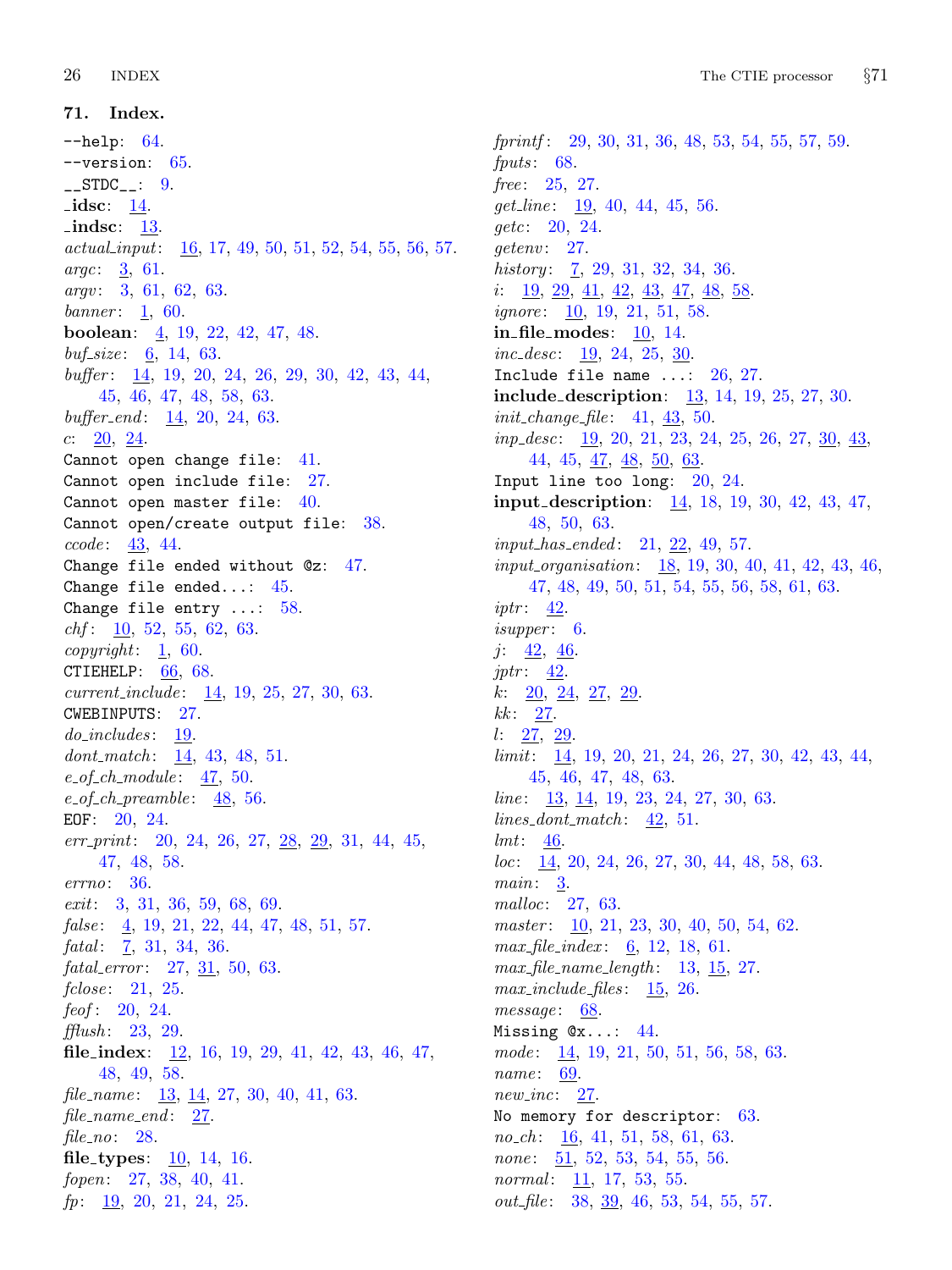out\_md\_type:  $11, 16$  $11, 16$  $11, 16$ .  $out\_mode$ :  $16, 17, 53, 54, 55, 57.$  $16, 17, 53, 54, 55, 57.$  $16, 17, 53, 54, 55, 57.$  $16, 17, 53, 54, 55, 57.$  $16, 17, 53, 54, 55, 57.$  $16, 17, 53, 54, 55, 57.$  $16, 17, 53, 54, 55, 57.$  $16, 17, 53, 54, 55, 57.$  $16, 17, 53, 54, 55, 57.$  $16, 17, 53, 54, 55, 57.$  $16, 17, 53, 54, 55, 57.$ out\_name: [38,](#page-15-0) [39](#page-15-0), [63](#page-23-0). parent: [13](#page-5-0), [25,](#page-8-0) [27.](#page-10-0) pfatal\_error:  $35, 36, 38, 40, 41$  $35, 36, 38, 40, 41$  $35, 36, 38, 40, 41$  $35, 36, 38, 40, 41$  $35, 36, 38, 40, 41$  $35, 36, 38, 40, 41$  $35, 36, 38, 40, 41$  $35, 36, 38, 40, 41$  $35, 36, 38, 40, 41$ . *post*:  $11, 54, 55, 57.$  $11, 54, 55, 57.$  $11, 54, 55, 57.$  $11, 54, 55, 57.$  $11, 54, 55, 57.$  $11, 54, 55, 57.$  $11, 54, 55, 57.$  $11, 54, 55, 57.$ pre:  $11, 53, 54.$  $11, 53, 54.$  $11, 53, 54.$  $11, 53, 54.$  $11, 53, 54.$  $11, 53, 54.$ print\_version\_and\_exit:  $65, 67, 69$  $65, 67, 69$  $65, 67, 69$  $65, 67, 69$ . printf : [23,](#page-8-0) [34,](#page-14-0) [40,](#page-15-0) [41](#page-15-0), [60](#page-21-0), [69](#page-24-0). prod chf:  $16, 52, 61, 62$  $16, 52, 61, 62$  $16, 52, 61, 62$  $16, 52, 61, 62$  $16, 52, 61, 62$  $16, 52, 61, 62$ . ptr:  $46$ . put line: [46](#page-17-0), [52,](#page-19-0) [54](#page-20-0), [55.](#page-20-0) putc: [29](#page-12-0), [30](#page-13-0), [46.](#page-17-0) putchar: [23,](#page-8-0) [68.](#page-24-0) puts: [69.](#page-24-0) reading:  $10, 50, 51, 56$  $10, 50, 51, 56$  $10, 50, 51, 56$  $10, 50, 51, 56$  $10, 50, 51, 56$  $10, 50, 51, 56$ . restart: [19](#page-7-0), [25,](#page-8-0) [26,](#page-9-0) [27](#page-10-0).  $s: \quad 29, \ \frac{36}{5}.$  $s: \quad 29, \ \frac{36}{5}.$  $s: \quad 29, \ \frac{36}{5}.$ search:  $10, 50, 51, 63.$  $10, 50, 51, 63.$  $10, 50, 51, 63.$  $10, 50, 51, 63.$  $10, 50, 51, 63.$  $10, 50, 51, 63.$  $10, 50, 51, 63.$  $10, 50, 51, 63.$ spotless: [7](#page-3-0), [32](#page-13-0), [34.](#page-14-0) stderr : [8,](#page-4-0) [29,](#page-12-0) [30](#page-13-0), [31](#page-13-0), [34](#page-14-0), [36,](#page-14-0) [48,](#page-17-0) [59](#page-21-0). stdin: [8](#page-4-0). stdout: [8](#page-4-0), [23](#page-8-0), [34,](#page-14-0) [68](#page-24-0). strcmp: [61.](#page-22-0) strcpy:  $\frac{5}{2}$ , [27.](#page-10-0) strerr: [36](#page-14-0). strerror:  $\underline{5}$  $\underline{5}$  $\underline{5}$ , [36](#page-14-0). string:  $3, \underline{4}, 14, 39, 66, 68, 69$  $3, \underline{4}, 14, 39, 66, 68, 69$  $3, \underline{4}, 14, 39, 66, 68, 69$  $3, \underline{4}, 14, 39, 66, 68, 69$  $3, \underline{4}, 14, 39, 66, 68, 69$  $3, \underline{4}, 14, 39, 66, 68, 69$  $3, \underline{4}, 14, 39, 66, 68, 69$  $3, \underline{4}, 14, 39, 66, 68, 69$  $3, \underline{4}, 14, 39, 66, 68, 69$  $3, \underline{4}, 14, 39, 66, 68, 69$  $3, \underline{4}, 14, 39, 66, 68, 69$  $3, \underline{4}, 14, 39, 66, 68, 69$ . strlen: [5](#page-2-0), [27](#page-10-0). strncmp: [5,](#page-2-0) [42.](#page-16-0) strncpy:  $\underline{5}$ . system dependencies: [6,](#page-2-0) [9](#page-4-0), [30,](#page-13-0) [32](#page-13-0), [34,](#page-14-0) [70.](#page-25-0) t:  $36$ . tab character expansion: [19](#page-7-0), [20](#page-7-0). temp: [25.](#page-8-0)  $temp_{\text{-}}file_{\text{-}}name: 27.$  $temp_{\text{-}}file_{\text{-}}name: 27.$ test: [10](#page-5-0), [51.](#page-19-0) test file:  $49, 51$  $49, 51$ . test\_input:  $\underline{16}$  $\underline{16}$  $\underline{16}$ , [51](#page-19-0), [52](#page-19-0), [53,](#page-19-0) [54,](#page-20-0) [55](#page-20-0), [56](#page-20-0). the file:  $\frac{13}{14}$  $\frac{13}{14}$  $\frac{13}{14}$  $\frac{13}{14}$  $\frac{13}{14}$ ,  $\frac{14}{19}$ , [27,](#page-10-0) [40,](#page-15-0) [41.](#page-15-0) This can't happen...:  $50$ . tolower: [44.](#page-16-0) Too many nested includes: [26.](#page-9-0)  $too\_long: 27.$  $too\_long: 27.$  $total\_include\_files: \quad 15, 25, 26, 27.$  $total\_include\_files: \quad 15, 25, 26, 27.$  $total\_include\_files: \quad 15, 25, 26, 27.$  $total\_include\_files: \quad 15, 25, 26, 27.$  $total\_include\_files: \quad 15, 25, 26, 27.$  $total\_include\_files: \quad 15, 25, 26, 27.$  $total\_include\_files: \quad 15, 25, 26, 27.$  $total\_include\_files: \quad 15, 25, 26, 27.$  $total\_include\_files: \quad 15, 25, 26, 27.$  $troublesome: 7, 29, 34.$  $troublesome: 7, 29, 34.$  $troublesome: 7, 29, 34.$  $troublesome: 7, 29, 34.$  $troublesome: 7, 29, 34.$  $troublesome: 7, 29, 34.$  $troublesome: 7, 29, 34.$ true: [4](#page-2-0), [19](#page-7-0), [21,](#page-8-0) [40,](#page-15-0) [42](#page-16-0), [45,](#page-16-0) [47,](#page-17-0) [48](#page-17-0), [56](#page-20-0).  $type\_of\_file: \quad \underline{14}, \, 21, \, 23, \, 30, \, 40, \, 50, \, 54, \, 55, \, 63.$  $type\_of\_file: \quad \underline{14}, \, 21, \, 23, \, 30, \, 40, \, 50, \, 54, \, 55, \, 63.$  $type\_of\_file: \quad \underline{14}, \, 21, \, 23, \, 30, \, 40, \, 50, \, 54, \, 55, \, 63.$  $type\_of\_file: \quad \underline{14}, \, 21, \, 23, \, 30, \, 40, \, 50, \, 54, \, 55, \, 63.$  $type\_of\_file: \quad \underline{14}, \, 21, \, 23, \, 30, \, 40, \, 50, \, 54, \, 55, \, 63.$  $type\_of\_file: \quad \underline{14}, \, 21, \, 23, \, 30, \, 40, \, 50, \, 54, \, 55, \, 63.$  $type\_of\_file: \quad \underline{14}, \, 21, \, 23, \, 30, \, 40, \, 50, \, 54, \, 55, \, 63.$  $type\_of\_file: \quad \underline{14}, \, 21, \, 23, \, 30, \, 40, \, 50, \, 54, \, 55, \, 63.$  $type\_of\_file: \quad \underline{14}, \, 21, \, 23, \, 30, \, 40, \, 50, \, 54, \, 55, \, 63.$  $type\_of\_file: \quad \underline{14}, \, 21, \, 23, \, 30, \, 40, \, 50, \, 54, \, 55, \, 63.$  $type\_of\_file: \quad \underline{14}, \, 21, \, 23, \, 30, \, 40, \, 50, \, 54, \, 55, \, 63.$  $type\_of\_file: \quad \underline{14}, \, 21, \, 23, \, 30, \, 40, \, 50, \, 54, \, 55, \, 63.$  $type\_of\_file: \quad \underline{14}, \, 21, \, 23, \, 30, \, 40, \, 50, \, 54, \, 55, \, 63.$  $type\_of\_file: \quad \underline{14}, \, 21, \, 23, \, 30, \, 40, \, 50, \, 54, \, 55, \, 63.$  $type\_of\_file: \quad \underline{14}, \, 21, \, 23, \, 30, \, 40, \, 50, \, 54, \, 55, \, 63.$  $type\_of\_file: \quad \underline{14}, \, 21, \, 23, \, 30, \, 40, \, 50, \, 54, \, 55, \, 63.$  $type\_of\_file: \quad \underline{14}, \, 21, \, 23, \, 30, \, 40, \, 50, \, 54, \, 55, \, 63.$  $type\_of\_file: \quad \underline{14}, \, 21, \, 23, \, 30, \, 40, \, 50, \, 54, \, 55, \, 63.$  $type\_of\_file: \quad \underline{14}, \, 21, \, 23, \, 30, \, 40, \, 50, \, 54, \, 55, \, 63.$ ungetc: [20,](#page-7-0) [24.](#page-8-0) unknown: [10](#page-5-0), [16,](#page-6-0) [61](#page-22-0), [62.](#page-22-0)  $usage_error: 59, 61, 62.$  $usage_error: 59, 61, 62.$  $usage_error: 59, 61, 62.$  $usage_error: 59, 61, 62.$  $usage_error: 59, 61, 62.$  $usage_error: 59, 61, 62.$  $usage_error: 59, 61, 62.$  $usage\_help: 64, 67, 68.$  $usage\_help: 64, 67, 68.$  $usage\_help: 64, 67, 68.$  $usage\_help: 64, 67, 68.$  $usage\_help: 64, 67, 68.$  $usage\_help: 64, 67, 68.$ 

version: [69](#page-24-0). version\_number:  $1, 65$  $1, 65$ . wrap up: [3](#page-2-0), [31,](#page-13-0) [32](#page-13-0), [33](#page-14-0), [36.](#page-14-0) xisupper:  $6, 44$  $6, 44$ .